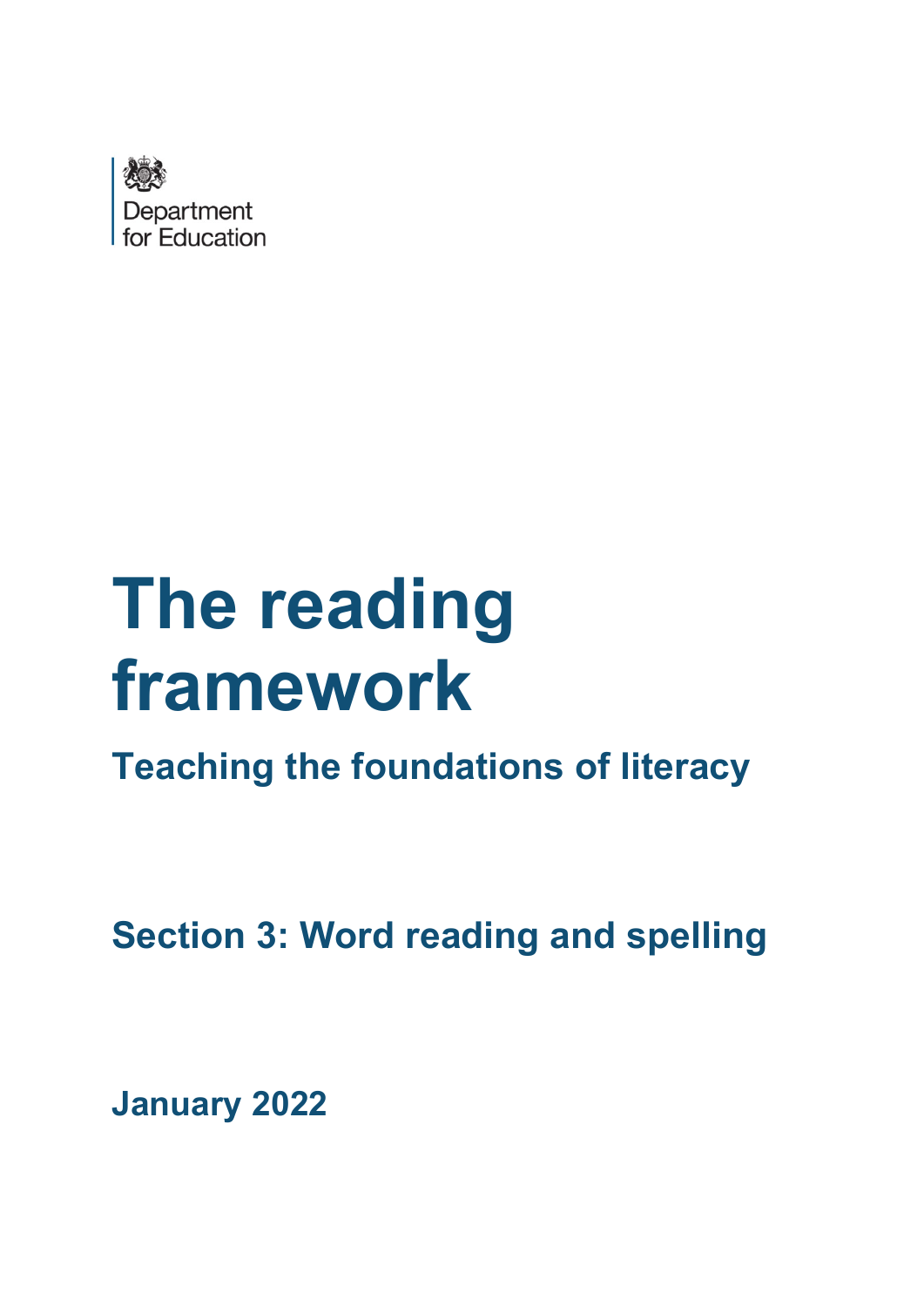# **Contents**

| Section 3: Word reading and spelling                     | $\mathcal{P}$ |
|----------------------------------------------------------|---------------|
| Principles underpinning the teaching of phonics          | 2             |
| Teaching a systematic programme                          | 11            |
| Children with special educational needs and disabilities | 19            |
| Developing fluency                                       | 21            |
| Assessment                                               | 25            |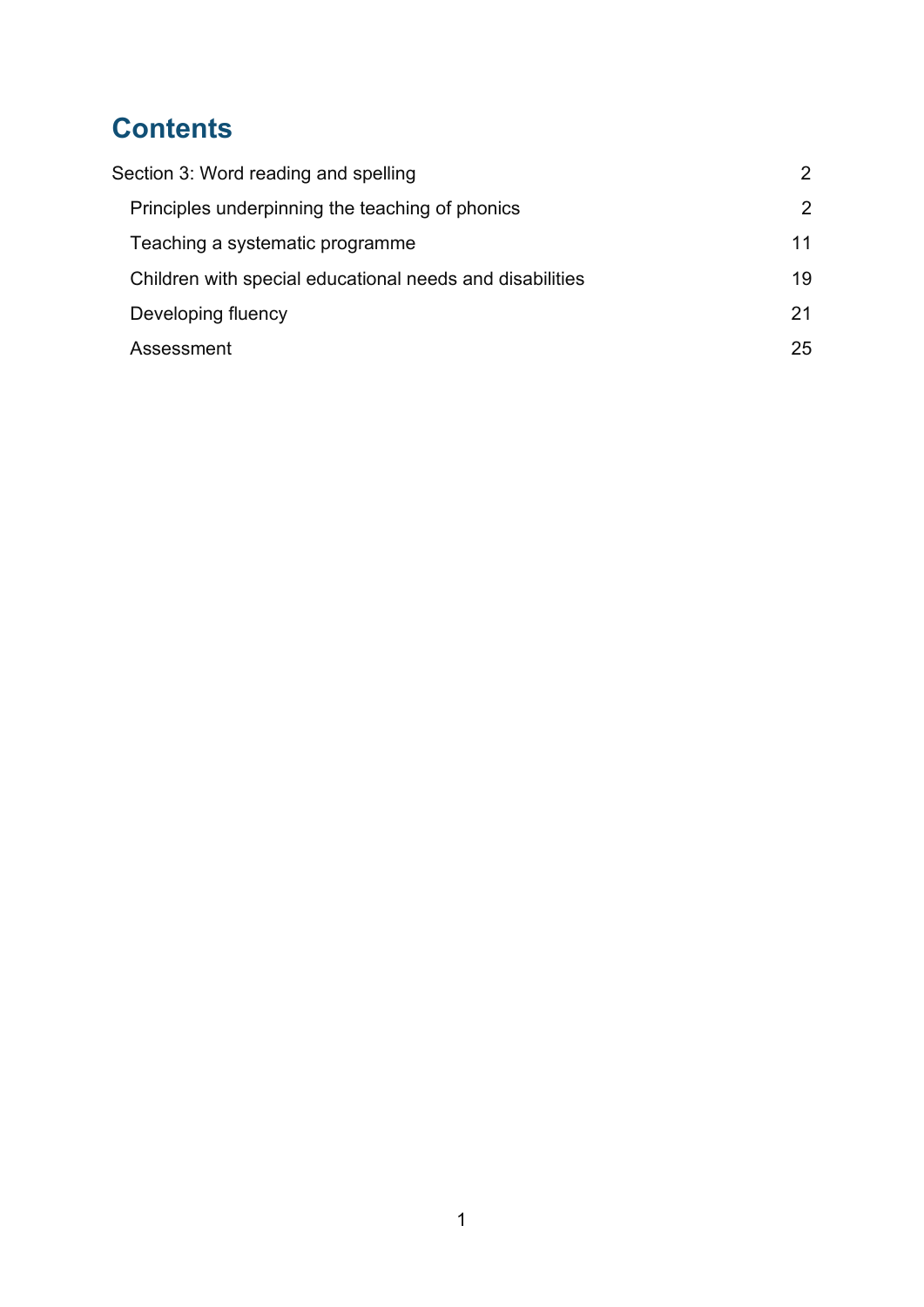# <span id="page-2-0"></span>**Section 3: Word reading and spelling**

## <span id="page-2-1"></span>**Principles underpinning the teaching of phonics**

To teach word reading and spelling successfully, teachers need to understand the principles underpinning the teaching of word reading (decoding) and spelling (encoding). This should include understanding how the [alphabetic code](#page-3-0) (page 3) of English represents the sounds (phonemes) of the language with single letters and groups of letters (graphemes).

## **Phonemes**

A phoneme is the smallest unit of sound that signals a contrast in meaning. For example:

- the difference between the words 'gap' and 'cap' is the difference between the phonemes /g/ and /k/ at the start of each word<sup>[1](#page-2-2)</sup>
- the difference between 'fine' and 'fight' is the difference between the phonemes /n/ and /t/ at the end
- the difference between 'stale' and 'stile' is the difference between the phonemes /ae/ and /igh/ in the middle of each word.

English has about 20 vowel phonemes and 24 consonant phonemes.[2](#page-2-3)

## **Graphemes**

A grapheme is a letter or group of letters that usually represents a single phoneme. A grapheme can consist of:

- one letter, for example, 'b'  $-$  in big
- two letters (a digraph or a split digraph), for example, 'sh' in ship, 'a-e' in make
- three letters (a trigraph), for example, 'igh' in light
- four letters, for example, 'ough' in bough, 'eigh' in weight.

In a few cases, one grapheme represents two phonemes, for example in the word 'uniform', the first grapheme 'u' represents /y/ and /oo/.

<span id="page-2-2"></span><sup>1</sup> This document shows individual letters between single quote marks and sounds between slashes. For example, the letter 'm' usually represents the sound /m/.

<span id="page-2-3"></span><sup>2</sup> Regional pronunciations mean that the number of phonemes cannot be fixed precisely. For example, in the south of England, 'u' in 'put' and 'u' in 'but' correspond to two different phonemes, but in the north 'put' and 'but' rhyme, so 'u' in 'put' and 'u' in 'but' correspond to the same phoneme.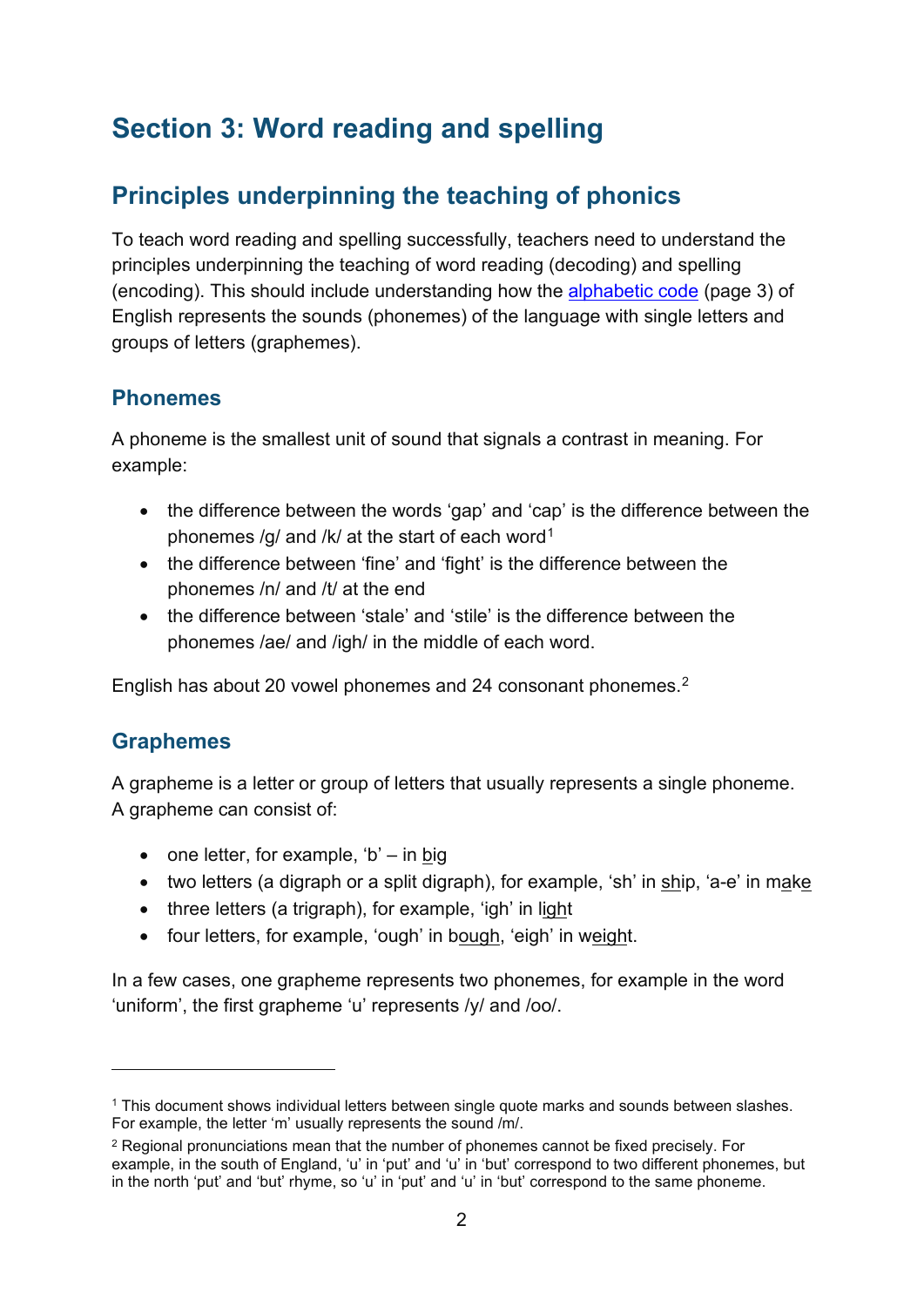The number of graphemes in a word usually corresponds to the number of phonemes – hence the term 'grapheme-phoneme correspondence' (GPC). To simplify the language for parents and children, some programmes use the terms 'letter-sound correspondences' or 'letter-sounds' to refer to GPCs.

#### <span id="page-3-0"></span>**The alphabetic code**

Letters are a code, a way of writing down the sounds of speech.

Phonemes are the *basis* of the code, and the letters *are* the code.[3](#page-3-1)

English has a complex alphabetic code: 26 alphabet letters have to do duty, singly or in combination, to represent the 44 or so sounds (phonemes) of English and they do so inconsistently. In Spanish, German and Welsh, for instance, one grapheme almost always represents the same phoneme. English, however, has more than 70 common correspondences between phonemes and graphemes and hundreds of rare ones.

#### **History of the English alphabetic code**

Our complex alphabetic code has come about because English has absorbed many different languages (and, to a small extent, alphabets) through religion, invasion, trade and other reasons. The language continues to change, absorbing more words and generating entirely new vocabulary.

Since, at first, people spelt words as they said them or heard them and the pronunciation of words has changed over time, it is not surprising that many different spellings have existed for a single word. The word 'night', for instance, has been spelt as *naecht, naeht, nahht, nyht, nycht, nieht, nighte* – and in other ways.

Current spellings may also reflect a word's origins. The word 'yacht' was possibly originally a Dutch word. The sounds we hear now are: /y/ /o/ /t/. The first and last sounds are straightforward to spell; it is only the spelling of the middle sound that is unusual, because 'ach' is now pronounced /o/.<sup>[4](#page-3-2)</sup>

Dr Samuel Johnson's dictionary of 1755 was probably the most influential factor in the reforming and standardising of English spelling, although it did bring some issues.

<span id="page-3-1"></span><sup>3</sup> McGuinness D (2004). 'Early Reading Instruction: What Science Really Tell Us about How to Teach Reading' Cambridge, Massachusetts: The MIT Press, page 13

<span id="page-3-2"></span><sup>4</sup> The Oxford English Dictionary refers to this word's spellings as having been 'various and erratic' since its first recorded appearance in print in the 16<sup>th</sup> century.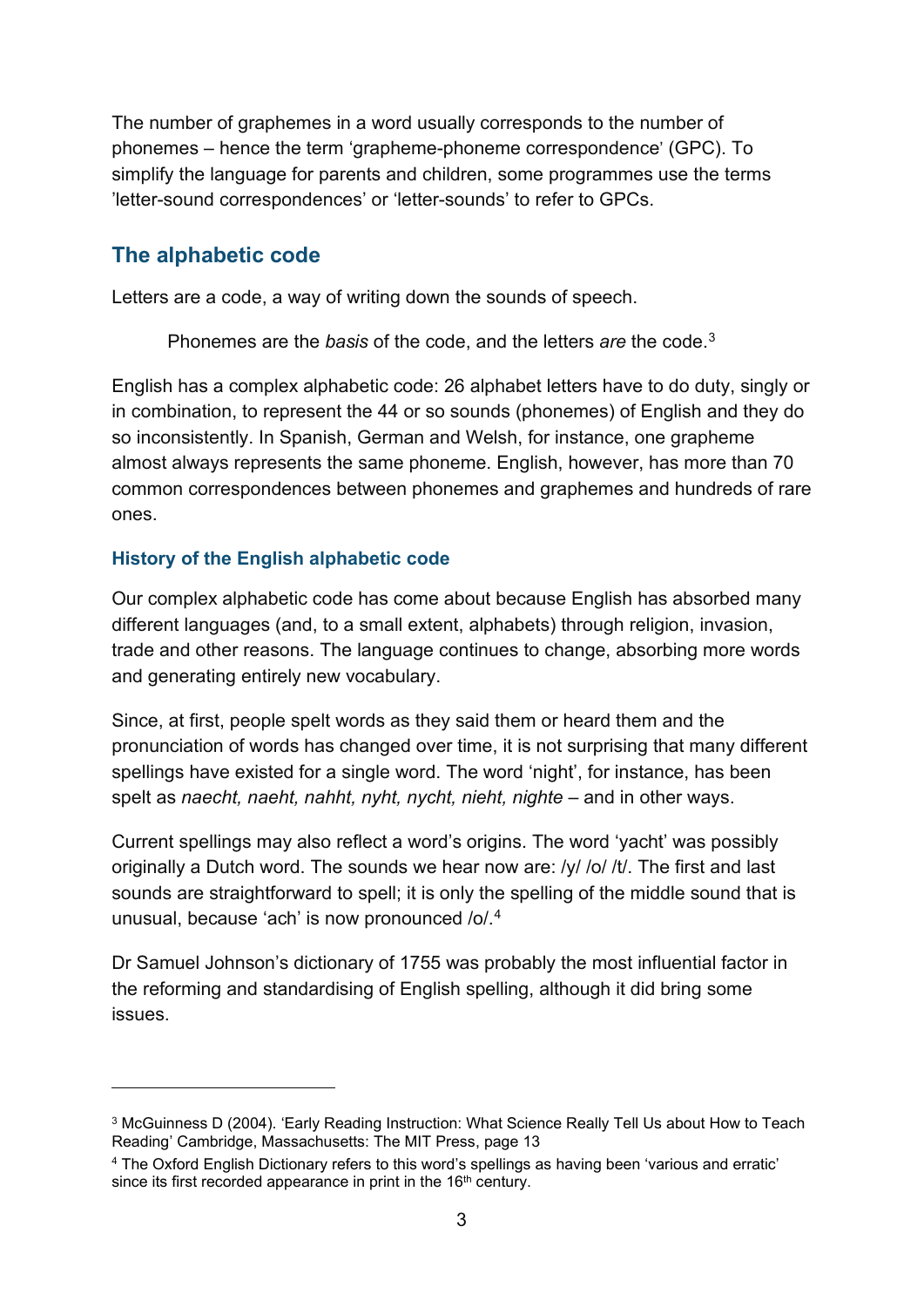The words the language has absorbed is one reason why, in reading and in spelling English, the relationship of graphemes to phonemes is like this:

- 1. one grapheme usually represents a single phoneme<sup>[5](#page-4-0)</sup>
- 2. different graphemes can be used to represent the same phoneme
- 3. a grapheme can represent different phonemes in different words (although this is less common).

This table gives examples.

| <b>Summary table</b>                                                                                 |                                                     |              |
|------------------------------------------------------------------------------------------------------|-----------------------------------------------------|--------------|
| <b>English alphabetic code</b>                                                                       |                                                     |              |
|                                                                                                      | 1. One grapheme usually represents a single phoneme |              |
|                                                                                                      |                                                     |              |
| Description of example                                                                               | Grapheme                                            | Example word |
| Graphemes (of one, two,<br>three and four letters)<br>represent a single<br>phoneme <sup>6</sup>     | b                                                   | big          |
|                                                                                                      | sh                                                  | fish         |
|                                                                                                      | air                                                 | hair         |
|                                                                                                      | augh                                                | caught       |
| 2. Different graphemes can be used to represent the same phoneme                                     |                                                     |              |
| Description of example                                                                               | Grapheme                                            | Example word |
| Graphemes (of one or<br>more vowel and<br>consonant letters)<br>represent the single<br>phoneme /oe/ | $\Omega$                                            | old          |
|                                                                                                      | oa                                                  | boat         |
|                                                                                                      | <b>OW</b>                                           | crow         |
|                                                                                                      | <b>oe</b>                                           | toe          |
|                                                                                                      | $o-e$                                               | stone        |
|                                                                                                      | ough                                                | dough        |

<span id="page-4-0"></span><sup>5</sup> An exception is 'x', representing the two phonemes /k/ and /s/, as in 'fox': /f/ /o/ /k/ /s/.

<span id="page-4-1"></span><sup>&</sup>lt;sup>6</sup> Note that a consonant cluster such as 's' 't' and 'r' at the start of 'street' consists of three separate phonemes: /s/, /t/ and /r/.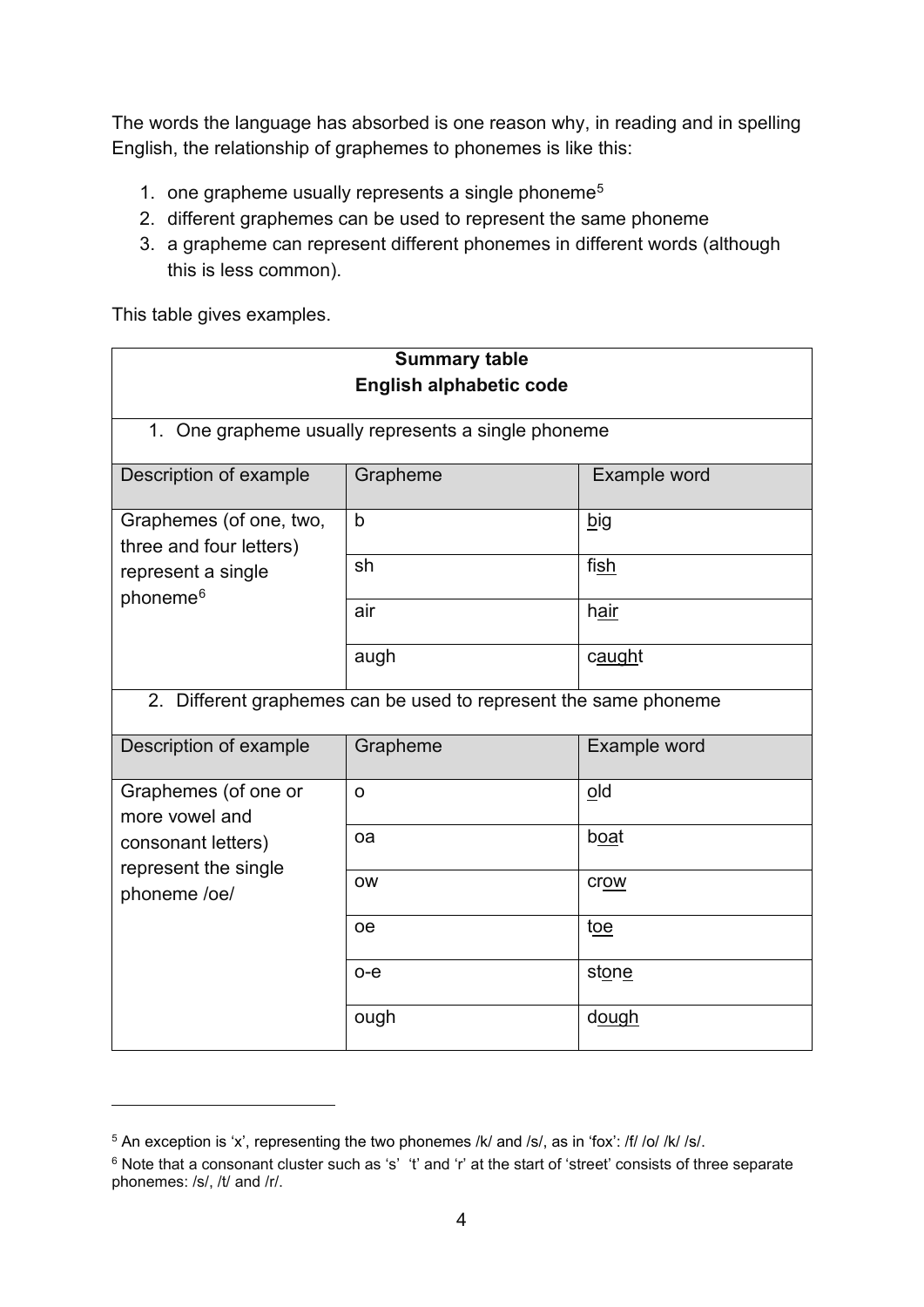|                                                                         | oh       | oh      |
|-------------------------------------------------------------------------|----------|---------|
|                                                                         | eau      | plateau |
| 3. A grapheme can represent different phonemes in different words (less |          |         |
| common)                                                                 |          |         |
| Description of example                                                  | Grapheme | Phoneme |
| The grapheme 'ea'<br>represents three different                         | neat     | /ee/    |
| phonemes in three<br>unrelated words                                    | head     | /e/     |
|                                                                         | great    | /ae/    |

Phonics gives children the key to unlocking this alphabetic code for their reading and spelling. This is why teaching phonics for reading and spelling is a cornerstone of the programmes of study for English in the national curriculum.

Many publishers produce one or more alphabetic code charts for classroom display, illustrating the correspondences between phonemes and graphemes.

The appendices include an alphabetic code chart (see 'Appendix 4' in [The reading](https://www.gov.uk/government/publications/the-reading-framework-teaching-the-foundations-of-literacy)  [framework: teaching the foundations of literacy\)](https://www.gov.uk/government/publications/the-reading-framework-teaching-the-foundations-of-literacy) for adults, listing the main phonemes in English, with example words.

## **Synthetic phonics**

Phonics is a body of knowledge that is necessary for children to learn to read and spell. Because of the complex alphabetic code of English, children are taught explicitly the correspondences between letters and sounds (graphemes and phonemes), as well as the skill of blending the individual sounds together to read. The term 'synthetic' phonics refers to the verb 'synthesise', meaning 'to combine'. The skill of segmenting words into their individual sounds is needed for spelling.

Word reading and spelling are 'reversible processes'.<sup>[7](#page-5-0)</sup> Reading involves blending sounds to say a whole word; spelling involves segmenting a whole word to identify the sounds in it.

<span id="page-5-0"></span><sup>7</sup> Rose J (2006). ['Independent review of the teaching of early reading: Final Report'](https://dera.ioe.ac.uk/5551/2/report.pdf) Department for Education and Skills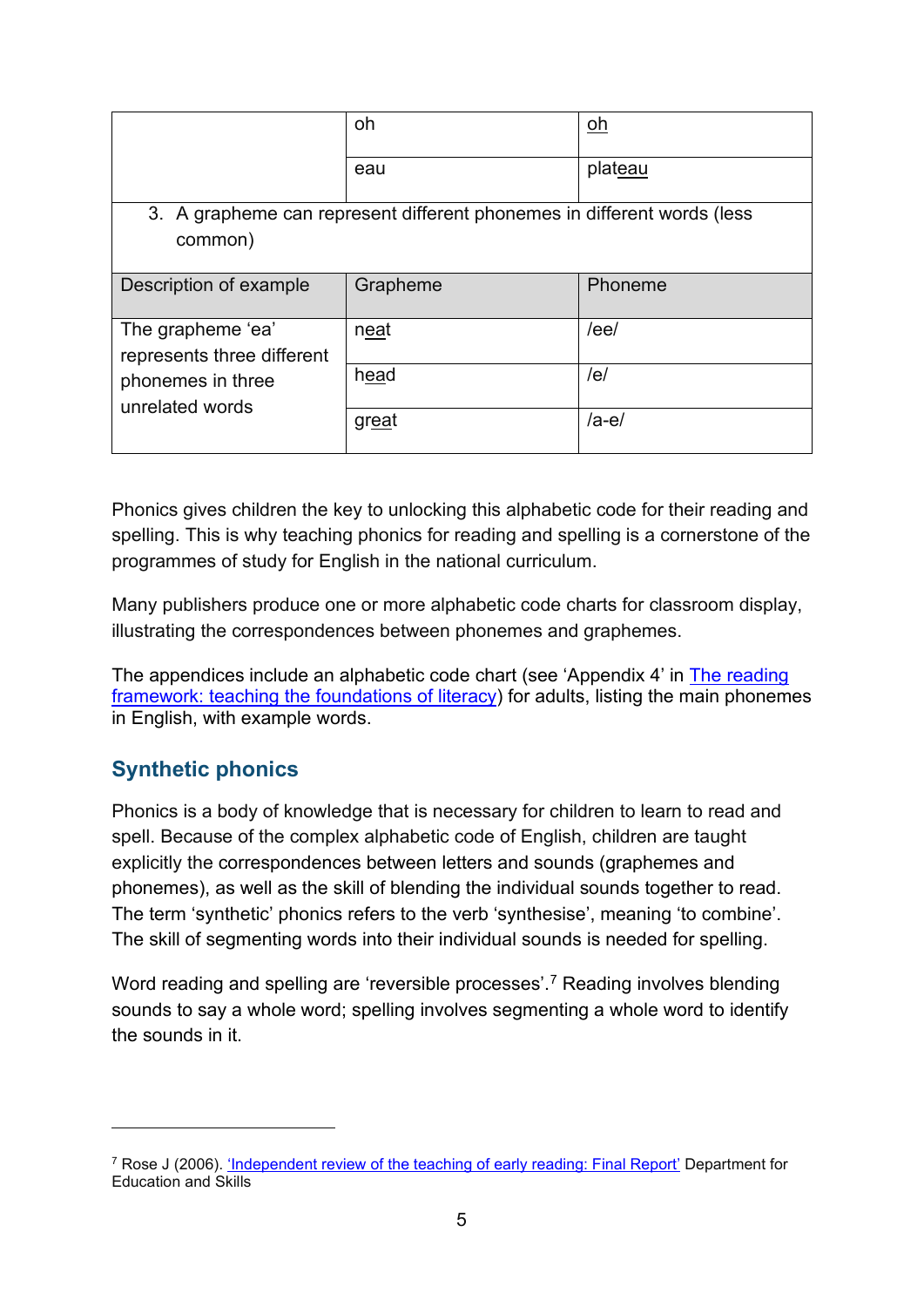Evidence shows that teaching phonics is the best way to teach children to read, e.g. the EEF considers phonics to be one of the most secure and best-evidenced areas of pedagogy, recommending all schools use a systematic approach to teaching it. There is convincing evidence of the value of systematic synthetic phonics (SSP), including the seven-year study by Johnston and Watson undertaken in Clackmannanshire, published in 2005, which has been especially influential in England. [8](#page-6-0)

In the United States, a seminal national study in 2000 described how:

… synthetic phonics programs produced stronger growth in reading than control programs in most of the different reader groups…

The impact was 'significantly greater for at-risk kindergartners and first graders'. The authors concluded that 'synthetic phonics programs were especially effective for younger, at-risk readers'.[9](#page-6-1) The same alphabetic code underlies reading and writing in English regardless of differences between children.

In England, the national curriculum requires maintained schools to teach reading using systematic phonics.<sup>[10](#page-6-2)</sup> When inspecting the curriculum, Ofsted's inspectors evaluate the extent to which the 'teaching [of] early reading and synthetic phonics is systematic and ensures that all children learn to read words and simple sentences accurately by the end of Reception'.[11](#page-6-3)

#### **Decoding (word reading)**

To decode words (see [Section 1\)](https://www.gov.uk/government/publications/the-reading-framework-teaching-the-foundations-of-literacy), children are taught to look at graphemes in written words from left to right and to say each corresponding phoneme in turn. Then they blend the phonemes to say the whole word. Children:

- 1. see the written word 'cat'
- 2. say the corresponding three phonemes /k/ /a/ /t/

<span id="page-6-0"></span><sup>8</sup> Johnston R. and Watson J (2005). 'The effects of synthetic phonics teaching on reading and spelling attainment: a seven year longitudinal study' Edinburgh: Scottish Executive Central Research Unit. Also see [https://educationendowmentfoundation.org.uk/evidence-summaries/teaching-learning](https://educationendowmentfoundation.org.uk/evidence-summaries/teaching-learning-toolkit/phonics/technical-appendix/)[toolkit/phonics/technical-appendix/](https://educationendowmentfoundation.org.uk/evidence-summaries/teaching-learning-toolkit/phonics/technical-appendix/)

<span id="page-6-1"></span><sup>9</sup> Shriver EK (2000). National Institute of Child Health and Human Development, NIH, DHHS. 'Report of the National Reading Panel: Teaching children to read: reports of the subgroups (00-4754)' Washington, DC: U.S. Government Printing Office

<span id="page-6-2"></span><sup>&</sup>lt;sup>10</sup> Department for Education (2013). 'The national curriculum in England. Framework document, [September 2013'](https://www.gov.uk/government/collections/national-curriculum) London: Department for Education

<span id="page-6-3"></span><sup>11</sup> Ofsted (2021). ['School inspection handbook. Handbook for inspecting schools in England under](https://www.gov.uk/government/publications/school-inspection-handbook-eif)  [section 5 of the Education Act 2005'](https://www.gov.uk/government/publications/school-inspection-handbook-eif) Manchester: Ofsted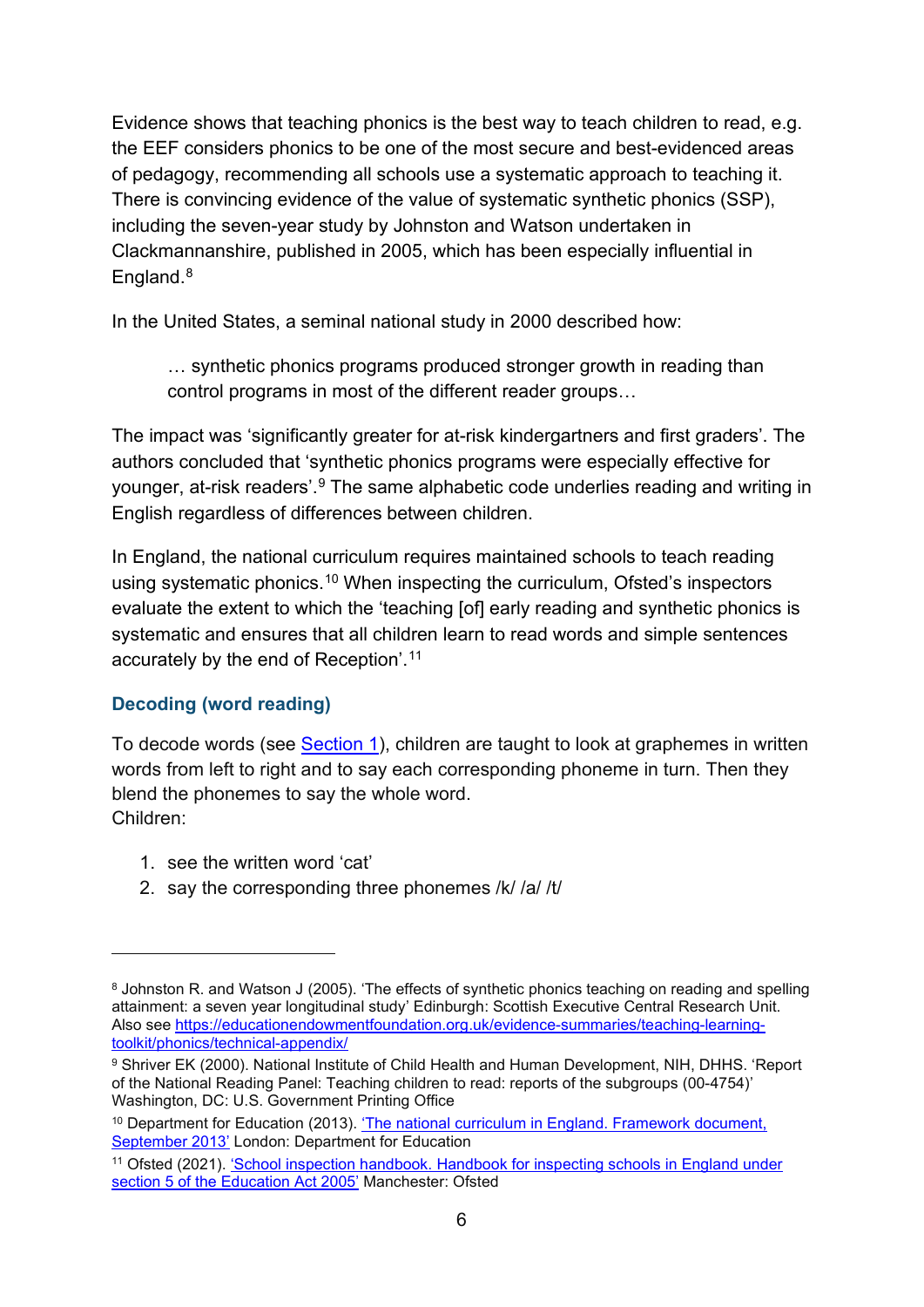3. blend the three phonemes to say the word 'cat'.

#### Children:

- 1. see the written word 'sheep'
- 2. say the corresponding three phonemes /sh/ /ee/ /p/
- 3. blend the three phonemes to say the word 'sheep'.

The pronunciation of some words might need tweaking once the sound has been pronounced. For example, a child reading 'mountain' for the first time might pronounce the 'ai' as a long sound, but then recognise they have heard the word and pronounce it more naturally.

Many children need extra support to blend words with consonant clusters, particularly when they occur at the start of words. Consonant clusters (also known as 'adjacent consonants' or 'consonant blends') consist of separate phonemes and children should be taught to pronounce each one before blending them.

| <b>Example word</b> | <b>Phonemes in</b><br>word (total) | <b>Phonemes in consonant cluster</b> |
|---------------------|------------------------------------|--------------------------------------|
| s-p-i-n             | 4                                  | $ s $ $ p $                          |
| c-l-u-m-p           | 5                                  | $ c $ /l/ and $ m $ /p/              |
| ch-o-m-p            | 4                                  | $/m/$ /p/                            |
| s-p-l-a-sh          | 5                                  | $ s $ $ p $ $ l $                    |
| s-t-r-ee-t          | 5                                  | /s//t//r/                            |
| th-r-ee             | 3                                  | $/th/$ /r/                           |
| f-l-air             | 3                                  | $/f/$ /l/                            |

To support children to blend phonemes into words, it helps if teachers pronounce the sounds as purely and clearly as possible (see 'Appendix 5: Pronouncing phonemes' in in [The reading framework: teaching the foundations of literacy\)](https://www.gov.uk/government/publications/the-reading-framework-teaching-the-foundations-of-literacy). SSP programmes provide guidance.

#### **Encoding (spelling)**

To encode words, children are taught to identify the phonemes in spoken words first. This is also referred to as 'segmenting' spoken words. Then they write the graphemes that represent the phonemes.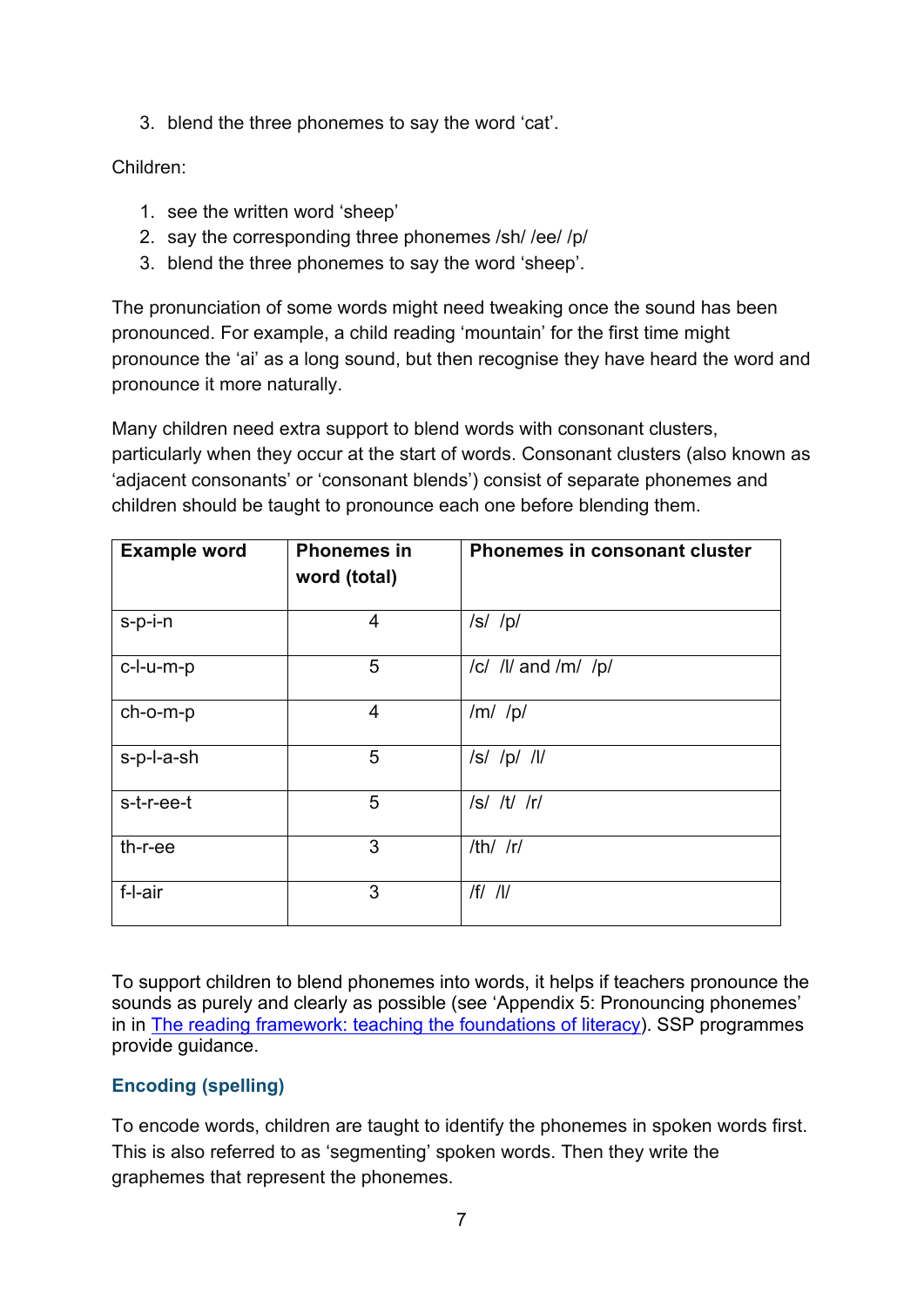Children:

- 1. hear the spoken word 'dog'
- 2. say 'dog'  $-$  /d/ /o/ /g/
- 3. write the three corresponding graphemes 'd', 'o', 'g' to spell the word 'dog'.

Children:

- 1. hear the spoken word 'goat'
- 2. say 'goat'  $-$  /g/ /oe/ /t/
- 3. write the three corresponding graphemes, 'g', 'oa', 't' to spell the word 'goat'.

It is more difficult for children to spell 'goat' than 'dog', because the sound /oe/ has different common spellings from which they must choose.

Children learn to read more quickly than they learn to spell correctly. This is why their progress in reading must not be held back by whether or not they can spell accurately. The national curriculum also says that reading and spelling should be taught alongside one another, 'so that pupils understand that they can read back words they have spelt'.<sup>12</sup>

The more graphemes children learn to read and write, the more words they will be able to read and spell, and, as they decode unfamiliar words, they encounter new vocabulary.

Young readers encounter words that they have not seen before much more frequently than experienced readers do, and they may not know the meaning of some of these. Practice at reading such words by sounding and blending can provide opportunities not only for pupils to develop confidence in their decoding skills, but also for teachers to explain the meaning and thus develop pupils' vocabulary.[13](#page-8-1)

Phonics continues to play an important role in spelling, even after key stage 1, because 'teachers should still draw pupils' attention to GPCs that do and do not fit in with what has been taught so far' in terms of spelling.<sup>[14](#page-8-2)</sup>

<span id="page-8-0"></span><sup>12</sup> Department for Education (2013). ['The national curriculum in England. Framework document,](https://www.gov.uk/government/collections/national-curriculum)  [September 2013'](https://www.gov.uk/government/collections/national-curriculum) London: Department for Education

<span id="page-8-1"></span><sup>&</sup>lt;sup>13</sup> Department for Education (2013). 'The national curriculum in England. Framework document, [September 2013'](https://www.gov.uk/government/collections/national-curriculum) London: Department for Education

<span id="page-8-2"></span><sup>&</sup>lt;sup>14</sup> Department for Education (2013). 'The national curriculum in England. Framework document, [September 2013'](https://www.gov.uk/government/collections/national-curriculum) London: Department for Education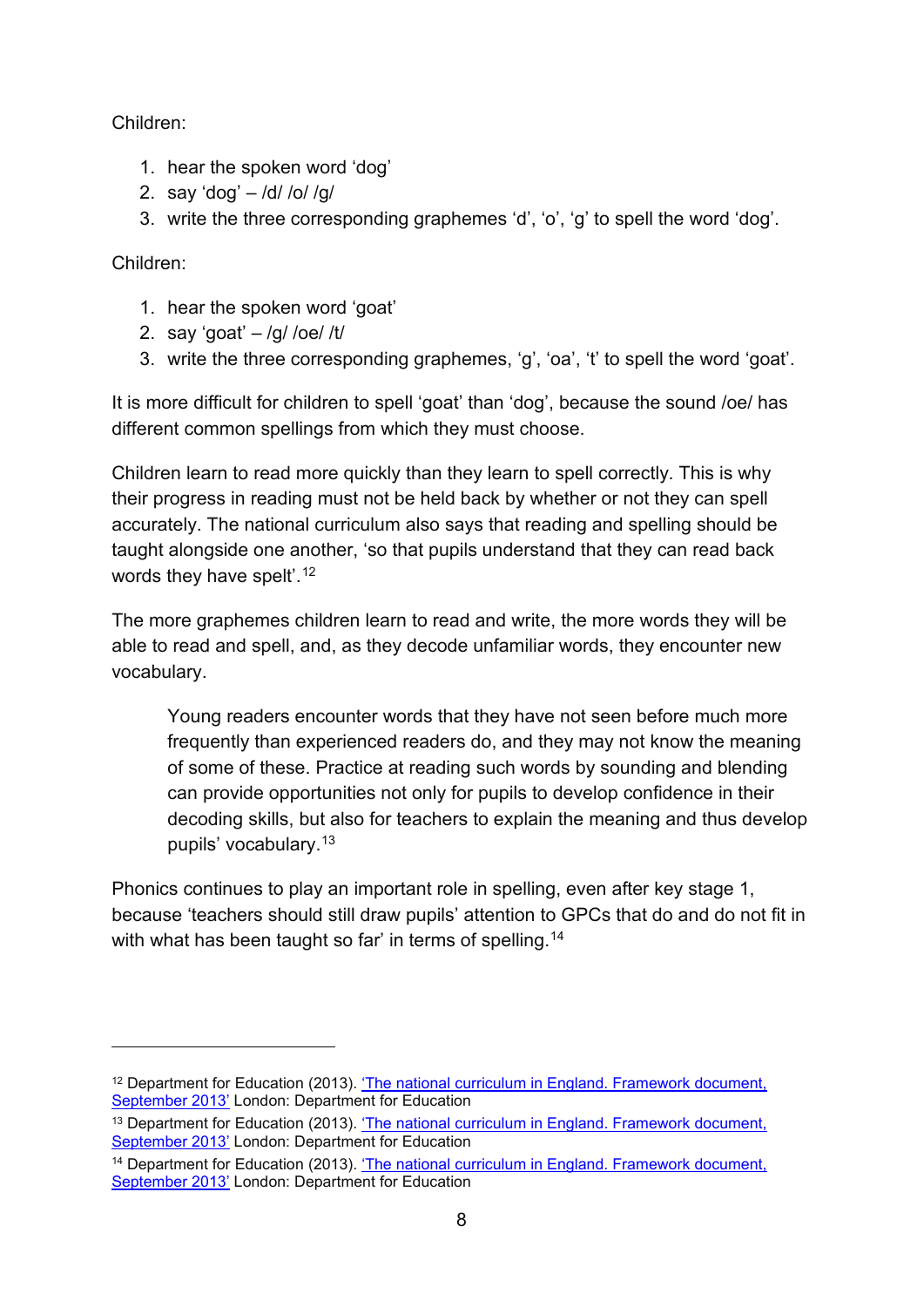As they are taught to spell, children have opportunities to practise writing the letters they have been shown how to form.

## **Systematic synthetic phonics (SSP) programmes**

Synthetic phonic programmes have one thing in common: they teach children GPCs, to blend phonemes into spoken words and segment spoken words into phonemes. However, programmes use programme-specific systems and terminology such as actions, mnemonics, prompts, key words and routines to teach knowledge and skills. It is important not to confuse children by mixing material from different programmes or across different classrooms – hence the phrase 'fidelity to the programme'. For example, one programme might use the term 'split digraph', while another might refer to 'magic e' for the same vowel GPC in a word such as 'late'.

#### **Teaching grapheme-phoneme correspondences (GPCs)**

Programme writers select which GPCs they are going to prioritise for teaching, as well as their order, so that the GPCs generate the most words at each stage of the programme.

Most programmes start with a simple code: approximately one grapheme for each of the 44 or so phonemes (maybe including a few common alternative spellings such as 'c', 'k' and 'ck' for the sound /k/).

A complex code follows, starting with the most common alternative graphemes. As the programme introduces more graphemes, the number of words a child can read increases rapidly.

Some programmes continue to teach phonics for spelling, once children can read, including teaching further morphemes, as well as GPCs.

#### **Common exception words**

Programmes include a few common exception words to enable children to read texts. These words are kept to a minimum in the early stages, for example:

said to was I the me no of all he you they she we are my be some so were go no

The national curriculum refers to these as 'common exception words' (sometimes referred to as 'tricky words'), because they contain GPCs that are unusual or have not yet been taught. Children are taught to read and spell these by noting the part that is an exception to what they have been taught so far. For example, in the word 'said', 's' and 'd' correspond to the phonemes /s/ and /d/ as usual, but 'ai' corresponds to the phoneme /e/, which is unusual.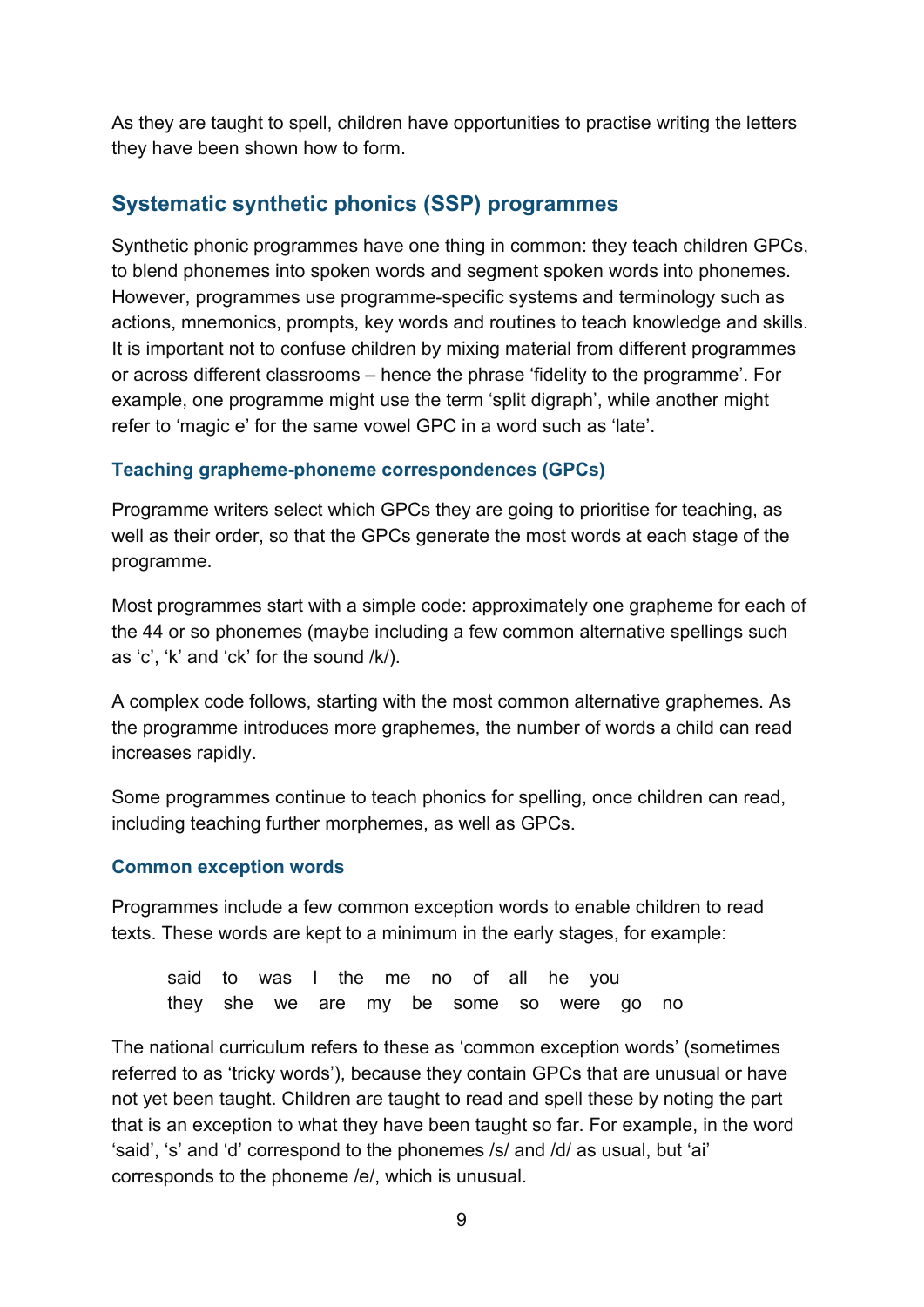#### **High frequency words**

Children should not be asked to learn lists of high frequency words. They can read most of these in the usual way, by saying the sounds and blending them, when they have learnt the GPCs in the words, e.g. 'mum' and 'came'. Synthetic phonics programmes teach others systematically as exception words, e.g. 'said' and 'to'.

#### **Capital and lower-case letters**

Programmes teach that each lower-case letter has a corresponding capital letter; they share the letter name and represent the same sound. Children are taught, for example, that both 'a' and 'A' are called /ae/ and are pronounced /a/. Some programmes teach the names of letters only once children have learnt to say the sounds.

#### <span id="page-10-1"></span>**'Decodable' books and texts**

Experienced readers can decode the specialist words in a book about advanced physics, even if they cannot understand them. However, most texts are not decodable for children who are beginning to learn to read.

The national curriculum says that pupils should be taught to:

… read aloud accurately books that are consistent with their developing phonic knowledge and that do not require them to use other strategies to work out words.[15](#page-10-0)

This is why schools should invest in books that have been carefully structured in cumulative steps for children learning to read, so that they can decode every word as their knowledge of the alphabetic code increases. These books are often referred to simply as 'decodable' books.

<span id="page-10-0"></span><sup>&</sup>lt;sup>15</sup> Department for Education (2013). 'The national curriculum in England. Framework document, [September 2013'](https://www.gov.uk/government/collections/national-curriculum) London: Department for Education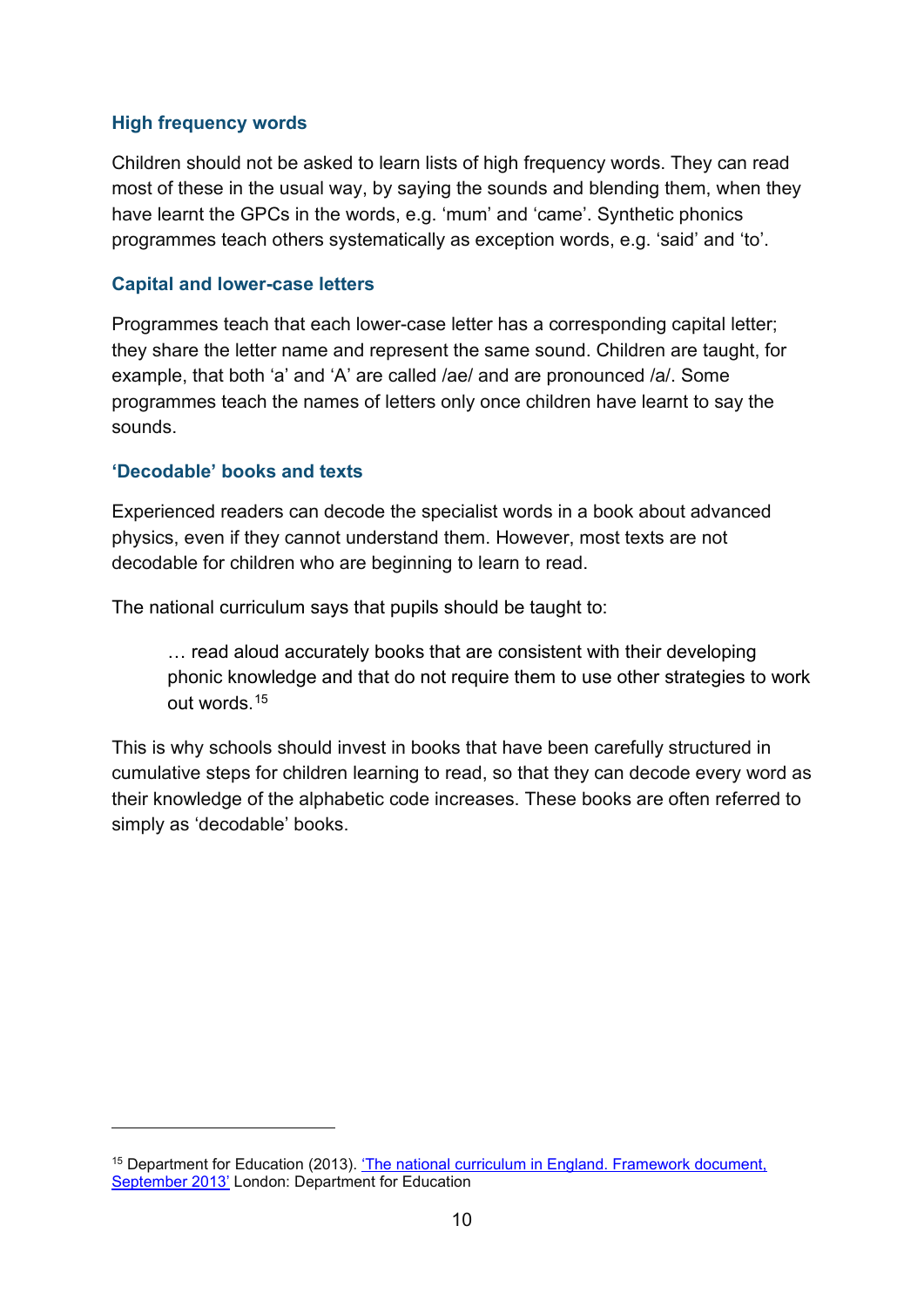## **Audit: Principles underpinning the teaching of phonics**

|                                       | <b>Current practice</b> |
|---------------------------------------|-------------------------|
| Teachers understand the nature of the |                         |
| English alphabetic code.              |                         |
| Teachers understand the principles    |                         |
| underpinning a programme of synthetic |                         |
| phonics.                              |                         |
| Actions to be taken (by term)         |                         |
|                                       |                         |
|                                       |                         |
|                                       |                         |
|                                       |                         |
|                                       |                         |

## <span id="page-11-0"></span>**Teaching a systematic programme**

Daily phonics sessions should begin as soon as children start their Reception year. Learning to read and write letters develops phonemic awareness rapidly. It seems easier for children to identify phonemes in words when they know how they correspond to letters, because letters provide visible and concrete symbols for sounds.[16](#page-11-1)

Phonics sessions might be only ten minutes long in the first few days. However, by the end of Reception children will need about an hour a day to consolidate previous learning, learn new content and practise and apply what they have learnt, maybe split into different sessions for different activities.

High-quality class or group teaching is an efficient and effective way of ensuring good progress for the majority of children, 'given the expense and impracticality of

<span id="page-11-1"></span><sup>&</sup>lt;sup>16</sup> Some evidence supports using letters from an early stage, including 'PA [phonemic awareness] instruction with letters produced larger effects on PA and reading than instruction without letters ', Ehri LC and others (2001). 'Phonemic awareness instruction helps children learn to read: Evidence from [the National Reading Panel's meta-analysis'](https://www.researchgate.net/publication/230852982_Phonemic_Awareness_Instruction_Helps_Children_Learn_to_Read_Evidence_From_the_National_Reading_Panel%27s_Meta-Analysis) Reading Research Quarterly: volume 36, number 3, page 255. Also see Johnston R and Watson J (2004). 'Accelerating the development of reading, spelling and phonemic awareness skills in initial readers' Reading and writing: an interdisciplinary journal: volume 17, number 4, pages 327–357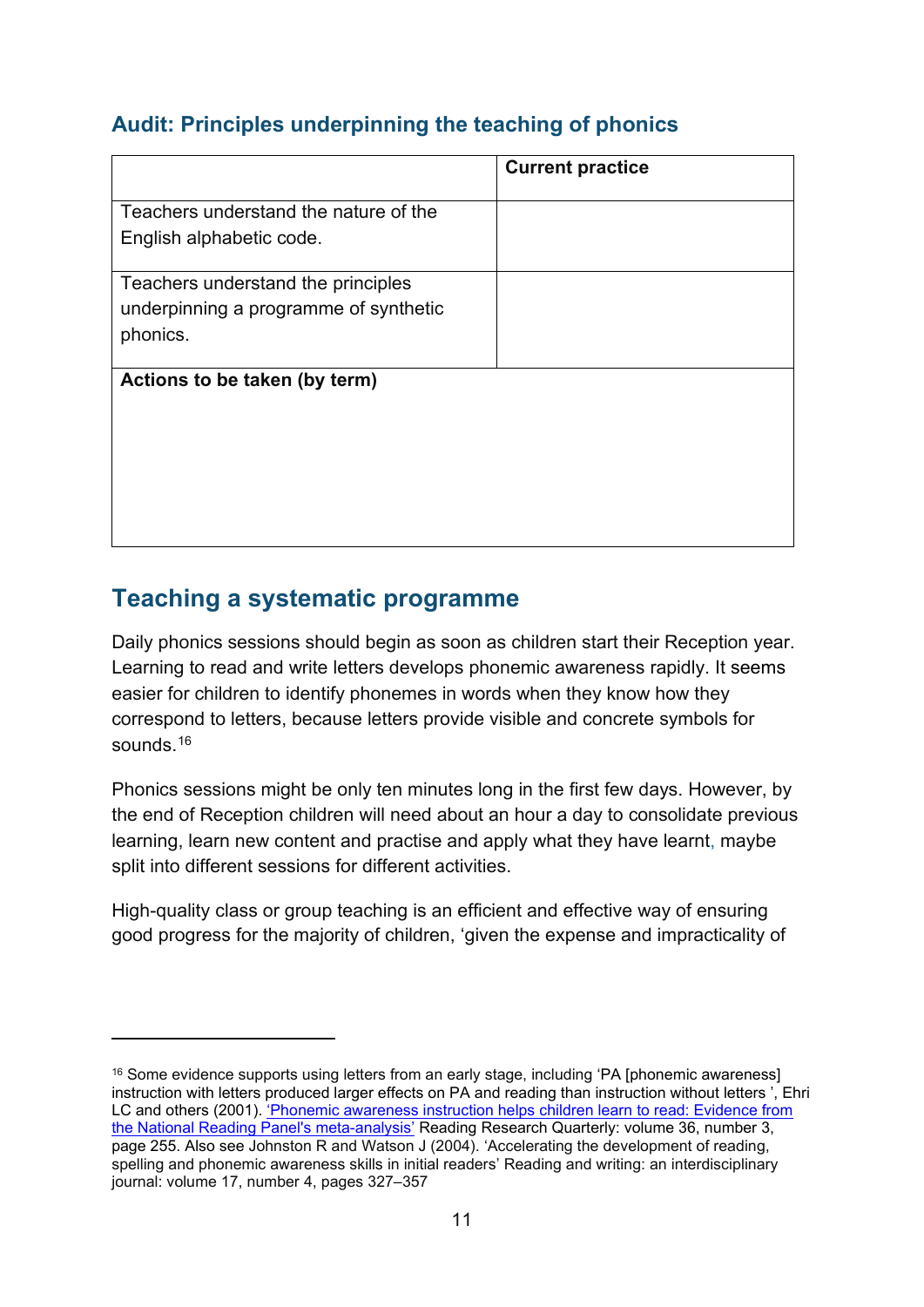delivering instruction individually'.[17](#page-12-0) This should not undermine, however, the value of one-to-one or small-group support for the few children who need extra help to keep up (see [Section 4\)](https://www.gov.uk/government/publications/the-reading-framework-teaching-the-foundations-of-literacy).

When teachers are engaging and motivating, children mirror their teacher's mood and attitude, pay attention and enjoy learning. Teachers should:

- be clear about objectives for any session and make sure that the children understand them (e.g. 'By the end of this week you will all be able to read these sounds; today we are learning the first one.')
- expect all children to participate throughout phonics sessions, for example by using 'call and response'
- make the most of the time for teaching and use activities that maximise the number of words children read and spell
- make sure that children practise using the knowledge they have been taught in previous lessons until they can use it automatically, thus freeing up their capacity to learn new knowledge
- support the children to connect the new knowledge with their previous learning
- demonstrate new learning in bite-sized chunks
- ensure children are given opportunities to apply what they have learnt
- praise the children for working hard and paying attention, being specific about what they have done well
- use assessment to determine next steps clearly, including identifying children who might need immediate extra support.<sup>[18](#page-12-1)</sup>

## **Direct teaching**

All children should take part in high-quality phonics sessions. For some of the time, the teacher should teach directly. All the children should participate by listening and responding, and by practising and applying what they are learning.

For reading, children should:

- revise GPCs taught in earlier sessions
- be taught new GPCs
- practise reading words containing those GPCs

<span id="page-12-0"></span><sup>17</sup> Ehri LC and others (2001). 'Systematic phonics instruction helps students learn to read: Evidence from the National Reading Panel's meta-analysis' Review of Educational Research: volume 71, number 3, pages 393–447

<span id="page-12-1"></span><sup>&</sup>lt;sup>18</sup> Ofsted (2021). 'School inspection handbook. Handbook for inspecting schools in England under [section 5 of the Education Act 2005'](https://www.gov.uk/government/publications/school-inspection-handbook-eif) Manchester: Ofsted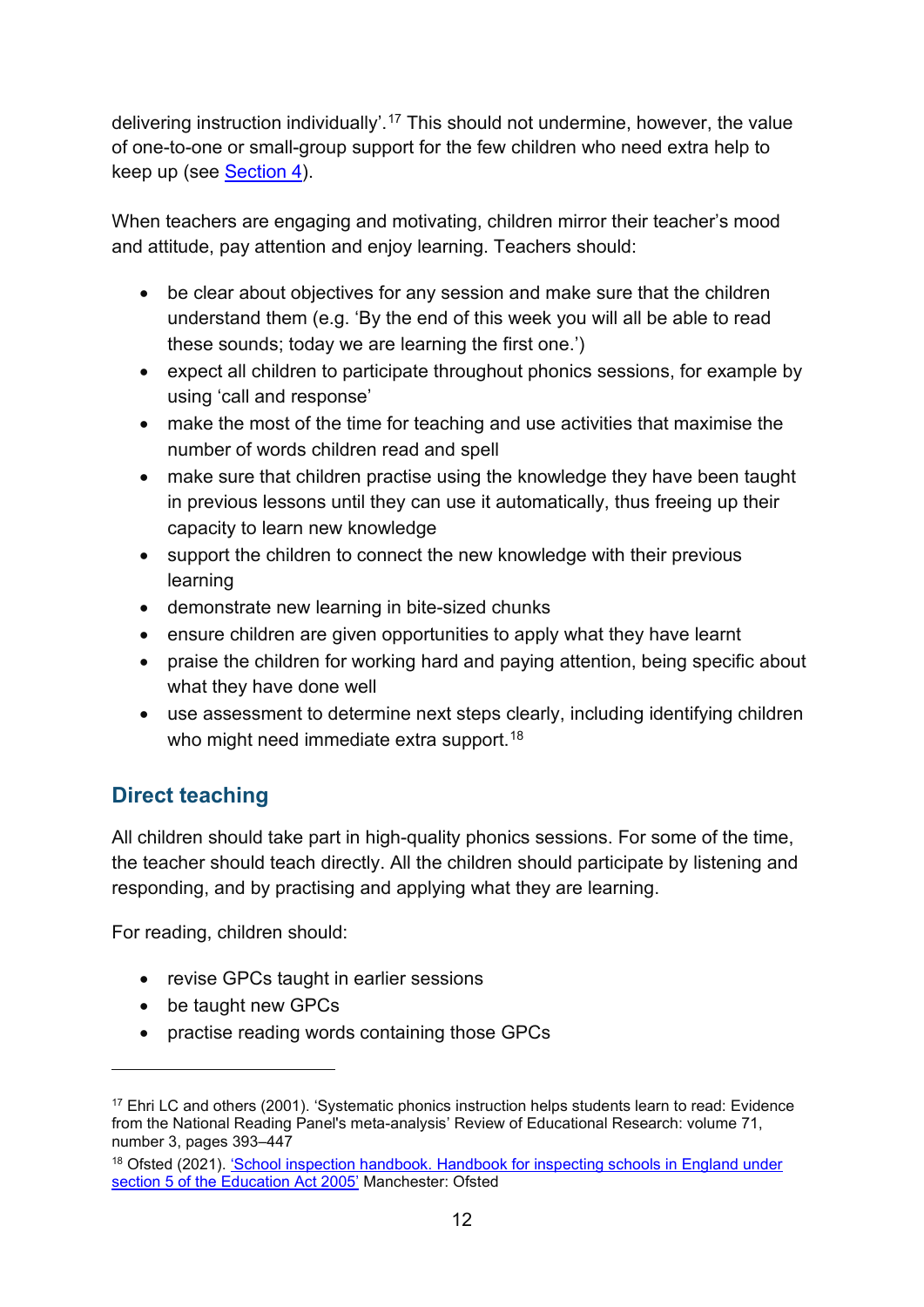- be taught how to read common exception words
- practise reading 'decodable' phrases, sentences and books that match the GPCs and exception words they already know.

For writing (spelling and handwriting), children should:

- practise segmenting spoken words into their individual sounds
- choose which letter or letters to represent each sound
- practise a correct pencil grip
- be taught the correct start and exit points for each letter, which should not include 'lead-in' strokes from the line (see below)
- respond to dictation from the teacher, practising writing words in sentences that include only the GPCs and exception words they have learnt.

Dictation is a vital part of a phonics session. Writing simple dictated sentences that include words taught so far gives children opportunities to practise and apply their spelling, without their having to think about what it is they want to say.

At other times, the children should be given tasks that allow them to practise and apply what they have been taught to read and write independently, while the teacher identifies and helps those who need more support.

A systematic programme is essential for teaching phonics. Opportunities sometimes arise, however, to teach more. When that happens, teachers can respond naturally and briefly. For example, after teaching that /j/ is represented with 'j', George might say that his name has the same sound but no 'j'. The teacher could praise his careful listening and show him how 'ge' in his name represents /j/.

## **Handwriting**

Learning to form letters and spell words requires considerable effort and attention. Schools, therefore, should consider the advantages to children of delaying the teaching of joined handwriting. Nearly all the headteachers in the schools Ofsted visited for its 'Bold beginnings' survey did not teach a cursive or pre-cursive script in Reception. They told inspectors that they believed:

… it slowed down children's writing, at a point when they already found manual dexterity tricky and the muscles in their shoulders, arms and hands were still developing.<sup>19</sup>

<span id="page-13-0"></span><sup>19</sup> Ofsted (2017). ['Bold beginnings: The Reception curriculum in a sample of good and outstanding](https://www.gov.uk/government/publications/reception-curriculum-in-good-and-outstanding-primary-schools-bold-beginnings)  [primary schools'](https://www.gov.uk/government/publications/reception-curriculum-in-good-and-outstanding-primary-schools-bold-beginnings) Manchester: Ofsted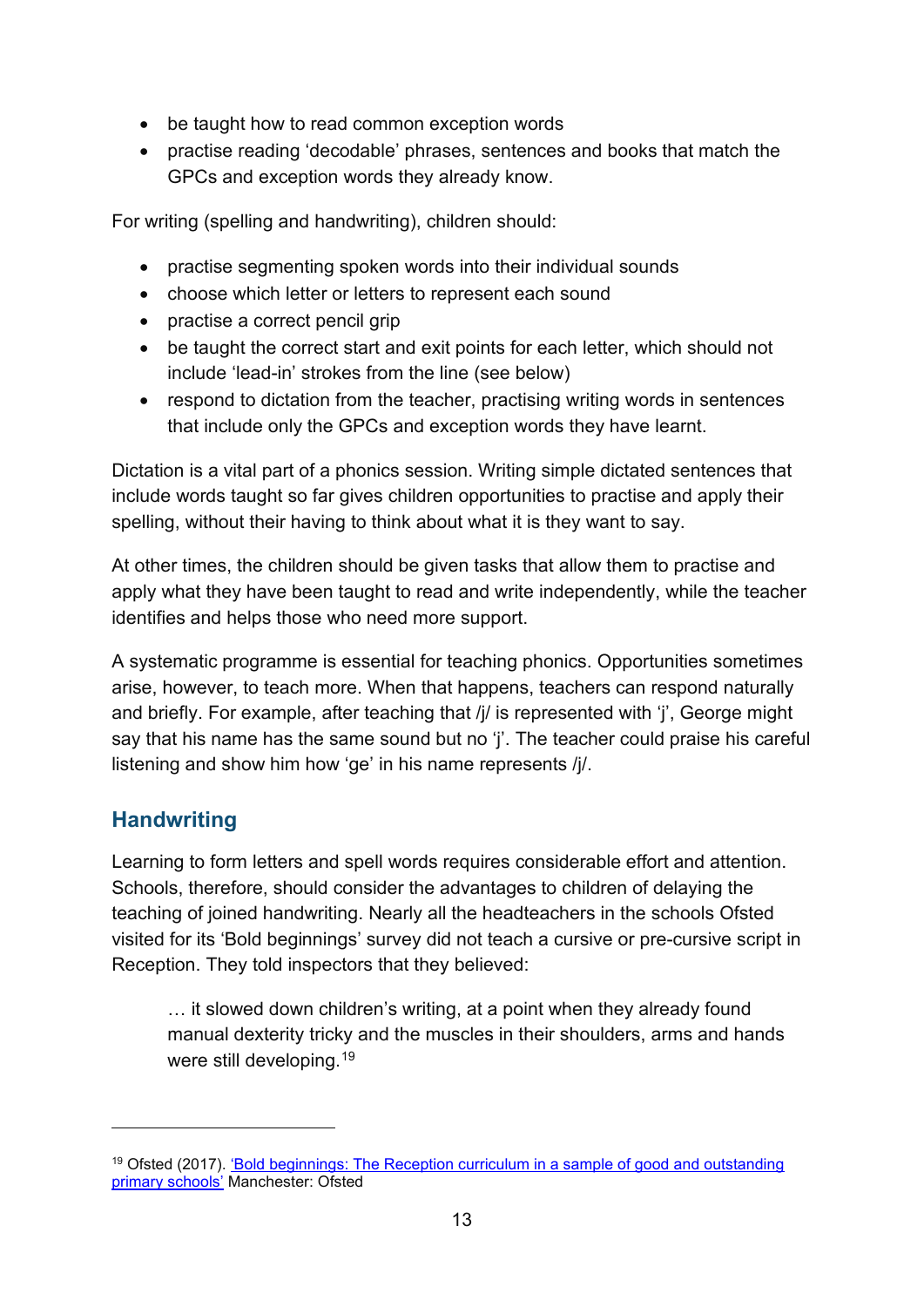#### **Written composition**

Children's writing generally develops at a slower pace than their reading. Before they can write independently in a way that can be read by others, they need to know:

- what they want to say
- how to identify sounds in words
- at least one way to spell each of the sounds of English
- how to form letters

With plenty of practice in writing from dictation, children will find it easier to write independently. Then they can begin to write down their ideas. However, expecting children to write at length early on results in cognitive overload and might damage their motivation to write, both at this stage and later. Extra time for writing is unnecessary at this early stage.

At first, teachers should support children to compose sentences out loud, without requiring them to write. As their spelling develops, they can begin to write sentences using the GPCs they have been taught so far, spelling some words in a phonically plausible way, even if sometimes incorrectly, for example: 'me and my frens went in a cafai and had caix'.

As children's knowledge of the alphabetic code increases, teachers should encourage correct spelling.

#### **Resources**

Well-organised teaching spaces allow children to focus on what they are learning.<sup>[20](#page-14-0)</sup> Resources for children to refer to should be in a place where they can find or see them easily.

Phonics should be taught in a quiet space. Children need to have the best chance to hear clearly and pay attention, because extraneous noise hinders their progress. Researchers have also found that highly decorated walls in primary schools undermine children's ability to concentrate and absorb teachers' instructions.<sup>21</sup>

<span id="page-14-0"></span> $20$  Fisher AV and others (2014). 'Visual environment, attention allocation, and learning in young children: when too much of a good thing may be bad' Association for Psychological Science: volume 25, issue 7

<span id="page-14-1"></span><sup>21</sup> Burnet K (2014). ['Study Shows Classroom Decor Can Distract From Learning'](https://www.wesa.fm/education/2014-06-02/study-shows-classroom-decor-can-distract-from-learning)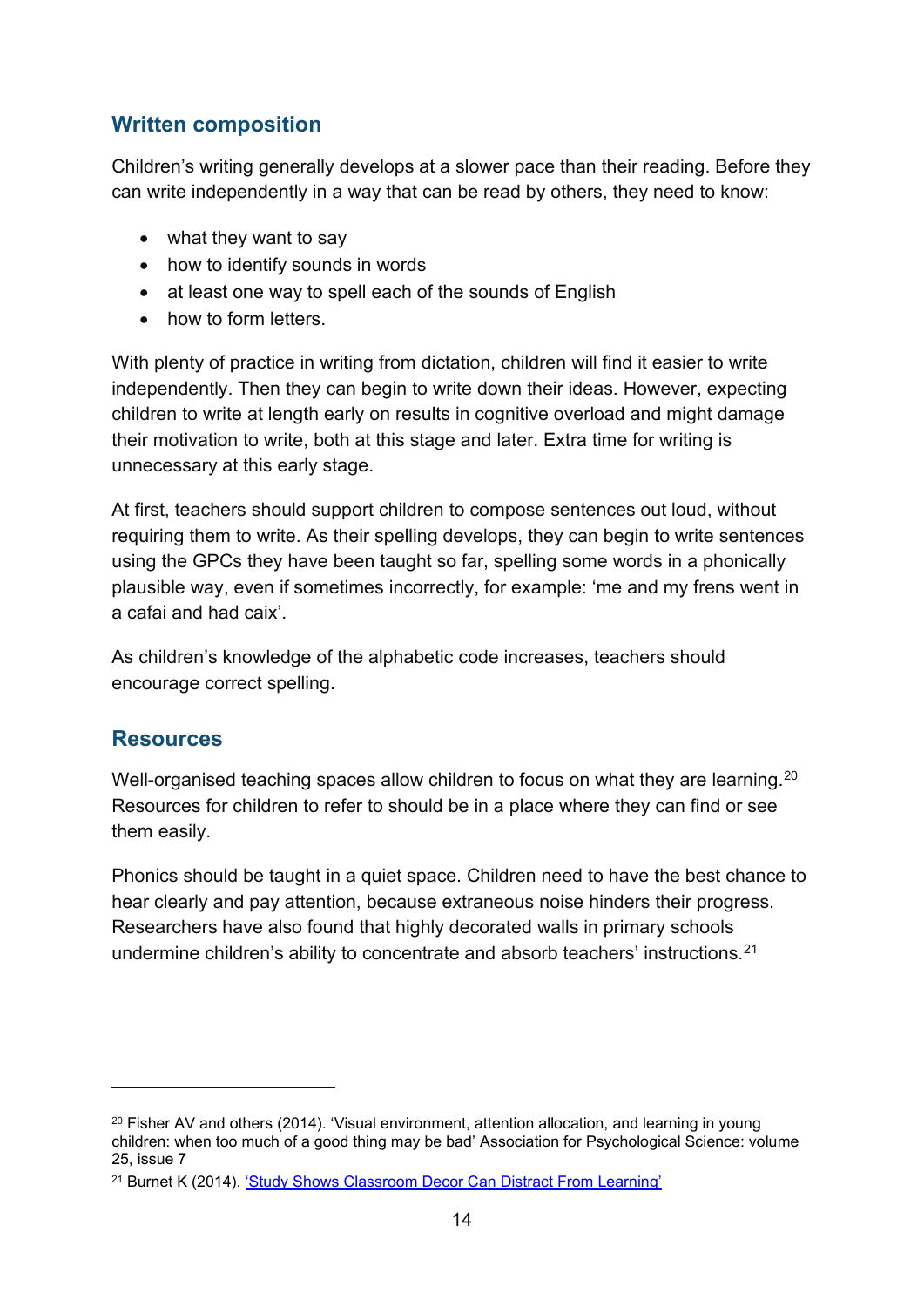A large carpet close to the teacher enables young children to sit easily during direct teaching, while tables and chairs allow them to sit and write properly, without balancing materials on their laps.

Letter cards, friezes and posters showing GPCs should match the phonic programme the school has chosen.

## **'Decodable' books and texts for children to read**

A systematic phonics programme includes sufficient 'decodable' books or texts, so that children can practise, at school and at home, their increasing knowledge of GPCs and their blending skill in meaningful contexts.

'Decodable' books and other texts make children feel successful from the very beginning. They do not encounter words that include GPCs they cannot decode. If an adult is not present, they are not forced to guess from pictures, the context, the first letters of a word or its shape (for example see 'Appendix 6: Decodable texts' in [The reading framework: teaching the foundations of literacy\)](https://www.gov.uk/government/publications/the-reading-framework-teaching-the-foundations-of-literacy). 'Decodable' books and texts that children read should run alongside or a little behind the teaching of the GPCs, so that they always feel a sense of achievement when they are asked to read such books.<sup>[22](#page-15-0)</sup>

It is important that children practise their reading with 'decodable' books or texts. They speed up the time they need to gain sufficient accuracy to read a wide range of children's literature. It is helpful, therefore, if teachers explain to families how they can help their children to read such books when they bring them home.

#### **Organising 'decodable' books**

Ofsted has reported that in some schools visited for its 'Bold beginnings' survey:

… developing children's reading accuracy was hindered by the way [the schools] organised their reading books into bands. These schools mixed a range of reading schemes, bought at various times, many of which used different approaches to the teaching of reading. Inspectors found that this did not ensure that children read books at the right level of difficulty.[23](#page-15-1)

So that beginner readers read books at the right level of difficulty, teachers should make sure their organisation of the books matches exactly the order in which GPCs are introduced in the programme. For example, a book that includes the word 'play'

<span id="page-15-1"></span><span id="page-15-0"></span> $22$  Programmes might also provide other written material (such as simple sentences) that reflects this. <sup>23</sup> Ofsted (2017). 'Bold beginnings: The Reception curriculum in a sample of good and outstanding [primary schools'](https://www.gov.uk/government/publications/reception-curriculum-in-good-and-outstanding-primary-schools-bold-beginnings) Manchester: Ofsted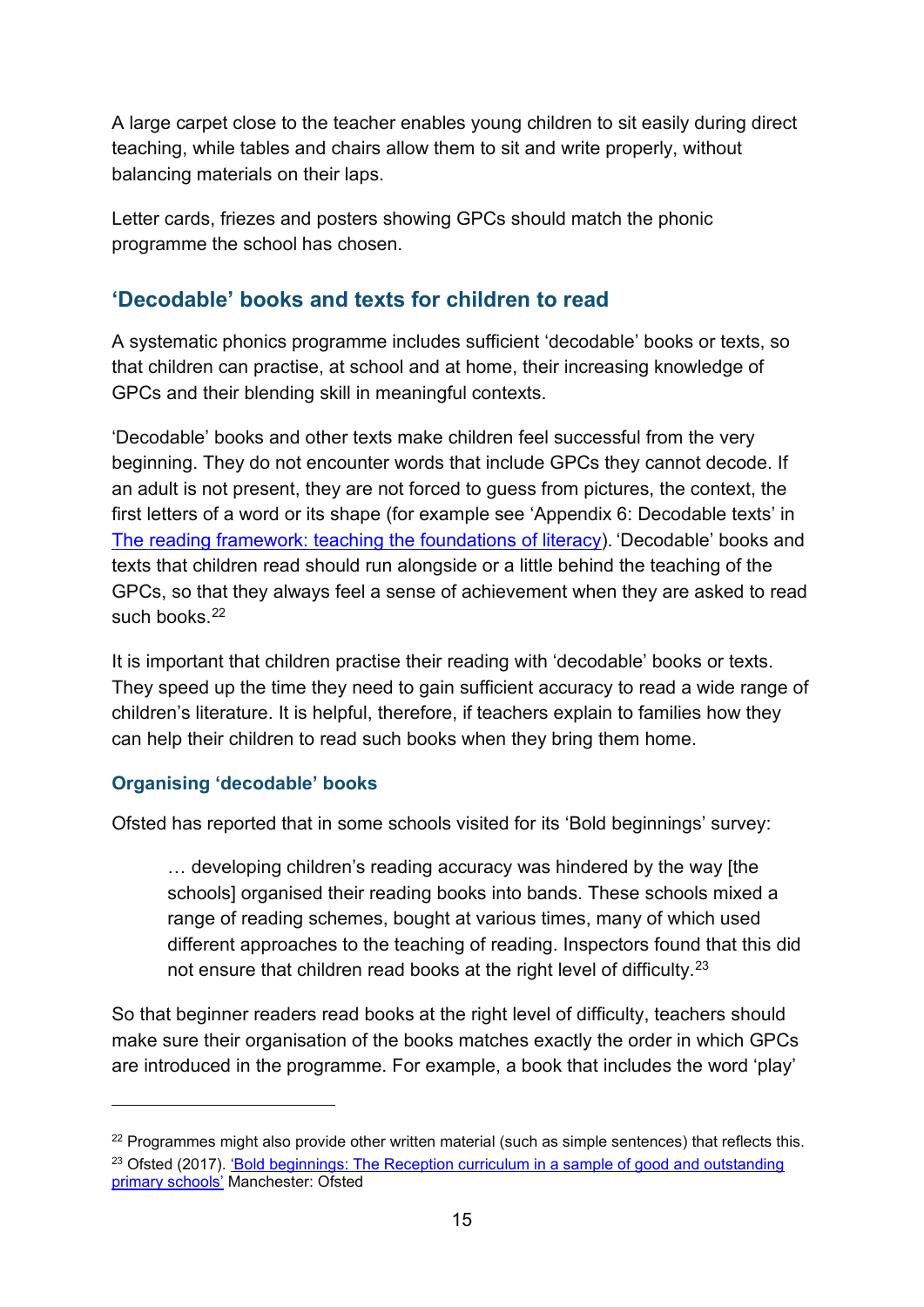should be placed so that children are not asked to read it until the digraph 'ay' has been taught.

## **Activities that can hinder learning**

If children do not practise reading and writing enough, they fail to make sufficient progress. Activities must be high quality, practical, efficient and focused on the main goal – reading and spelling using phonics.

Children enjoy well-designed activities that focus on phonics. They feel successful and recognise that they are learning to read and write.

#### **Examples of activities that can hinder learning**

Activities such as painting, colouring, modelling, playing in the sand and water tray are valuable for developing language, knowledge, cooperative play, fine motor skills, imagination and creativity. Using them as vehicles for practising phonics not only takes away the integrity of the activities but also does not provide sufficient practice in word reading, for example, when 'fishing' for words in a water tray, or painting or making models of letters.

A failure to make sure that all children are participating fully can hinder learning by limiting the amount of time for practice. For instance, sometimes only one child practises reading while the others are expected only to watch and listen without otherwise joining in. Other similar examples include:

- asking one child to write on the board while others watch
- asking children to take turns to read letters and words
- taking feedback from individual children
- playing games that involve turn-taking, e.g. 'Phonic Bingo' or 'What's in the box?'

Some practices may confuse children, make it more difficult than necessary for them to learn or discourage them, such as when the teacher:

- asks children to write independently, before they have the necessary skills: they do not know how to do it
- corrects spelling without appreciating that a child has identified a sound correctly, but not the correct grapheme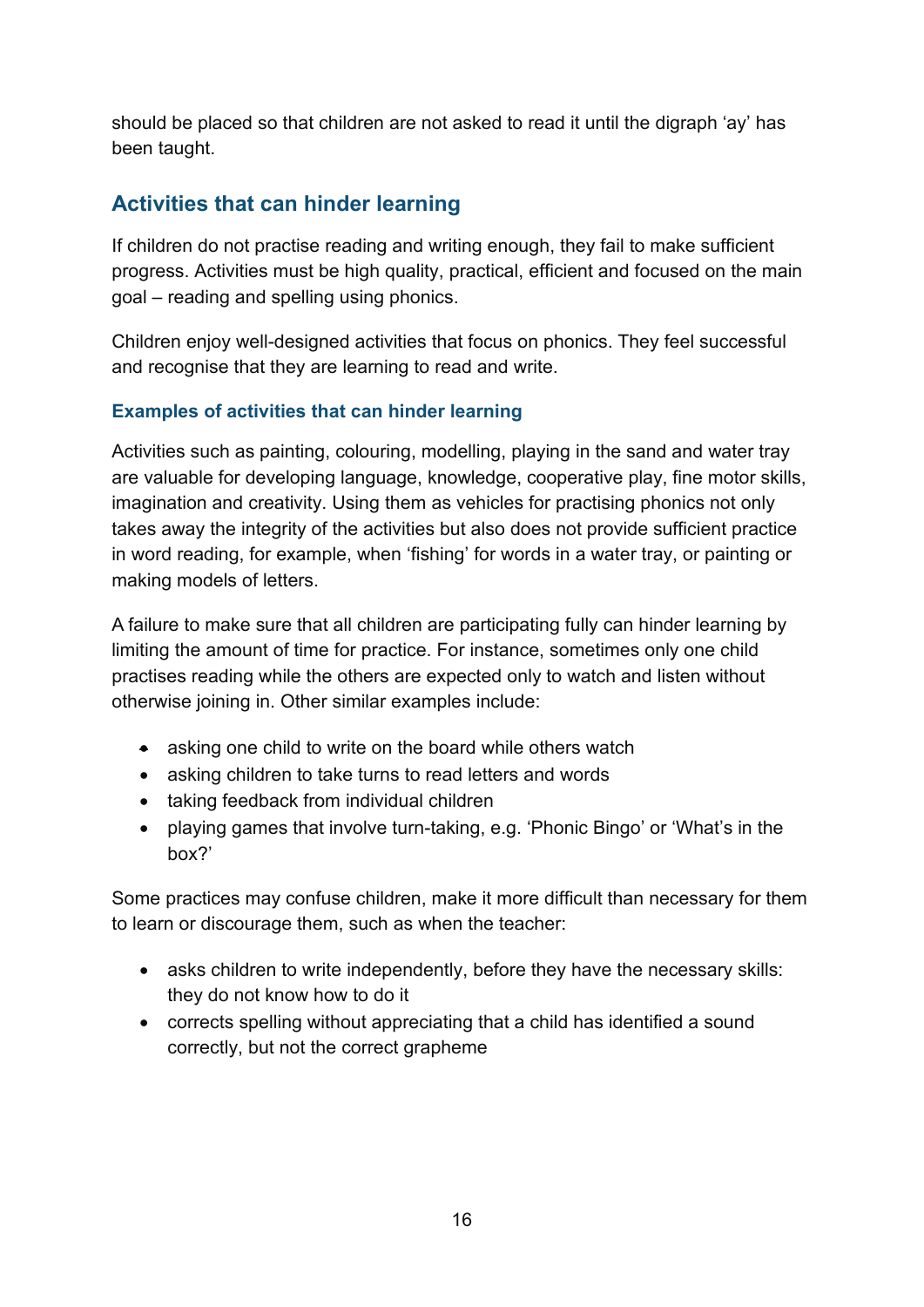- demonstrates phonically plausible but incorrect spellings: the danger is the children may remember the wrong spelling  $24$
- asks children to identify and count sounds in a spoken word after reading it: identifying sounds in a spoken word is important for spelling but not for reading
- tells a story about a sound or letter with so much detail that children focus on the story more than on what they need to learn.

Poor classroom routines can also get in the way of learning, especially when:

- routines and activities change frequently and too much time is lost in explanations
- children are seated where they cannot see the teacher's face or resources and therefore cannot pay full attention
- children are not shown how to use the classroom's posters and charts for support when they are reading and spelling
- displays about reading and writing are overly elaborate so that children cannot use them effectively
- posters and charts other than from the school's selected phonics programme are used to decorate the classroom.

Finally, sitting on the floor and writing on a mini-whiteboard does not help children learn to hold a pencil and form letters correctly. To write, they should sit comfortably on a chair at a table. Using a whiteboard also means there is no paper record of the work, for the child, the teacher, or the parent.

The report of the Rose Review drew attention to 'weak practice in schools that were otherwise generally effective in teaching phonic work' and stressed the need for 'vigilance in ensuring consistently high quality'.[25](#page-17-1)

<span id="page-17-0"></span> $24$  An adult who knows how to spell should not show children spellings that are phonically plausible but incorrect, even if simply demonstrating to them.

<span id="page-17-1"></span><sup>&</sup>lt;sup>25</sup> Rose J (2006). ['Independent review of the teaching](https://dera.ioe.ac.uk/5551/2/report.pdf) of early reading: Final Report' Department for Education and Skills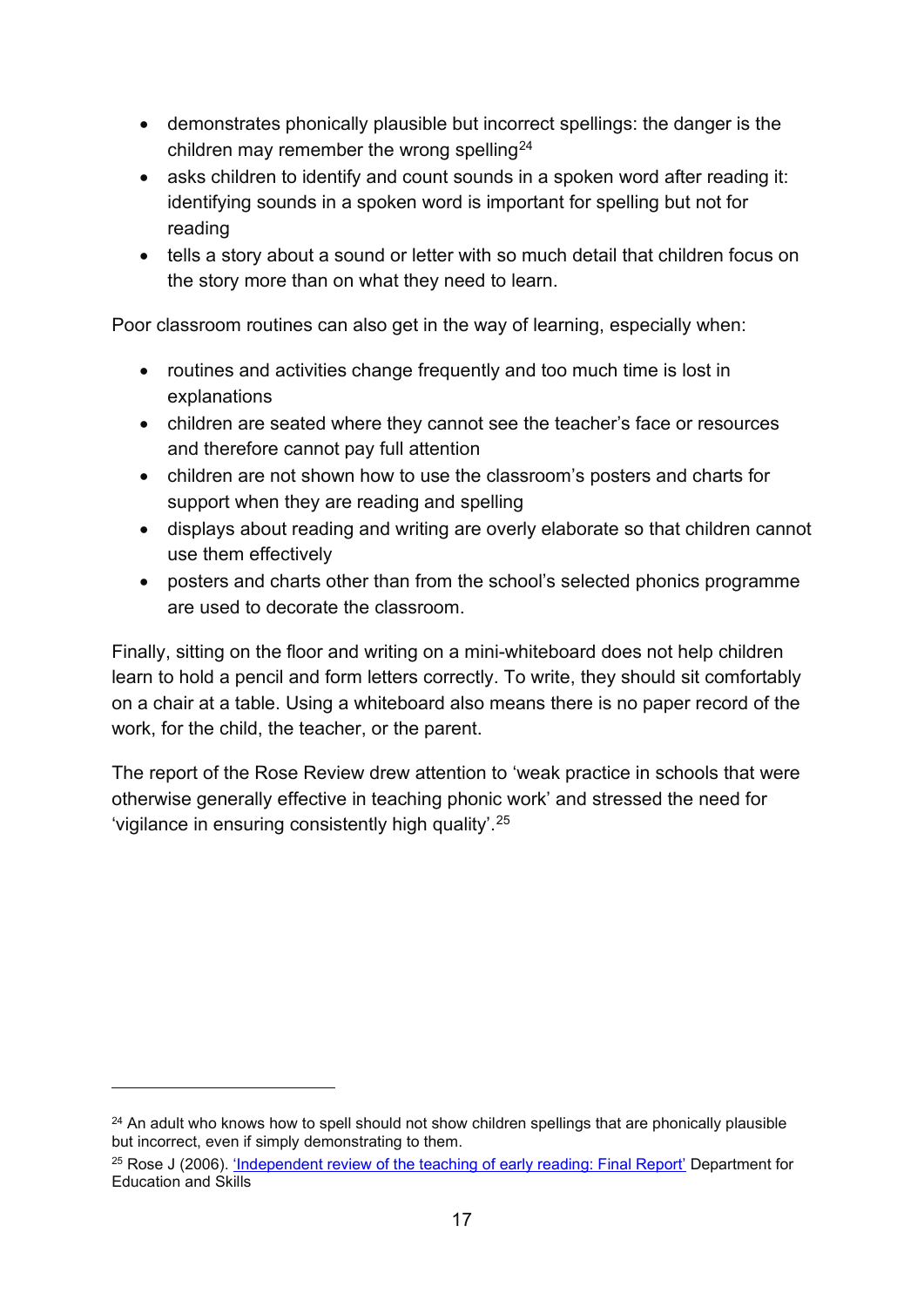# **Audit: Teaching a systematic programme**

|                                                                                                                                                                | <b>Current practice</b> |
|----------------------------------------------------------------------------------------------------------------------------------------------------------------|-------------------------|
| The school has adopted a systematic<br>synthetic phonics (SSP) programme.                                                                                      |                         |
| Direct teaching of phonics takes place every<br>day for all children from the start of the<br>Reception year.                                                  |                         |
| Interactive lessons ensure all children<br>participate fully.                                                                                                  |                         |
| Children are taught correct letter formation<br>and practise it daily.                                                                                         |                         |
| Children are given tasks that allow them to<br>practise and apply what they have been<br>taught.                                                               |                         |
| Children practise reading only with books<br>that are decodable for them at that stage of<br>their learning.                                                   |                         |
| Children read a decodable book or other<br>decodable text most days.                                                                                           |                         |
| Resources are organised effectively.                                                                                                                           |                         |
| The organisation of books matches the<br>order in which the phonics programme<br>introduces grapheme-phoneme<br>correspondences (GPCs) and exception<br>words. |                         |
| Enough books are available at each stage of<br>the phonics programme for children to<br>practise reading.                                                      |                         |
| Teachers are aware of activities that might<br>hinder children's progress in learning to read<br>and write.                                                    |                         |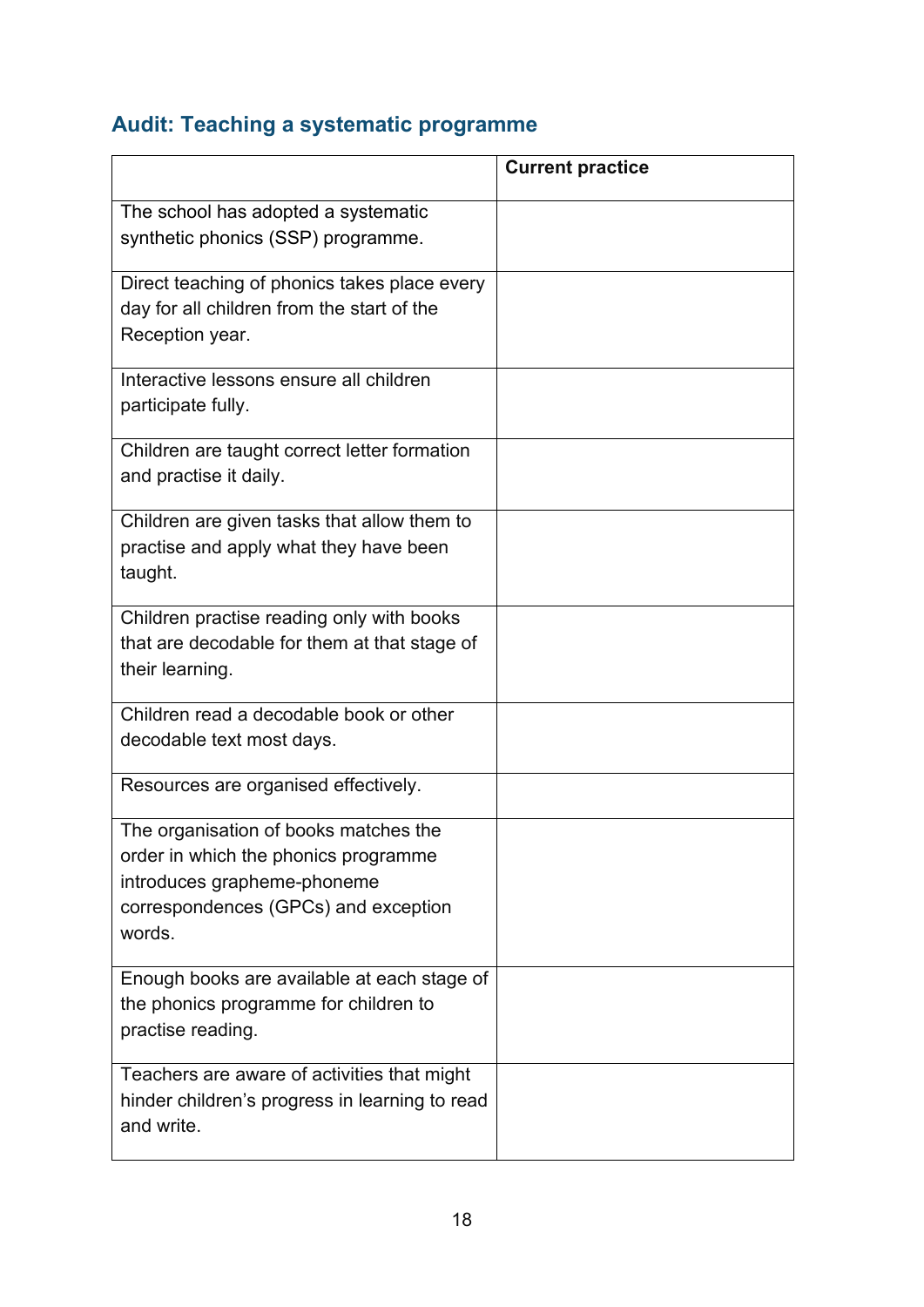| Parents are informed about the phonics     |  |
|--------------------------------------------|--|
| programme: what is taught; how they could  |  |
| provide extra practice to develop accuracy |  |
| and fluency; how the school will support   |  |
| children to keep up from the start through |  |
| extra practice.                            |  |
|                                            |  |
| Actions to be taken (by term)              |  |
|                                            |  |
|                                            |  |
|                                            |  |
|                                            |  |
|                                            |  |

## <span id="page-19-0"></span>**Children with special educational needs and disabilities**

The wide range of learning difficulties experienced by children with identified special educational needs and disabilities (SEND) can have a significant impact on children's and young people's access to the curriculum. This section concentrates on good practice for those with moderate to severe SEND and complex needs, most (but not all) of whom will be in specialist provision.

Literacy is as important for these children as for their peers and teachers should be ambitious about teaching them to read and write. These children have to navigate the same written language, unlock the same alphabetic code, learn the same skills, and learn and remember the same body of knowledge as their peers. It is a critical skill in helping them prepare for adulthood.

Schools are expected to enable access to appropriate phonics instruction for children with complex needs. Under the Equality Act 2010, they are required to make reasonable adjustments to enable pupils with disabilities to have full access to the curriculum and to be able to participate in it.

Consensus is growing among academics and teachers that the best reading instruction for children with SEND is SSP, taught by direct instruction. They can learn to read and write and can make progress towards or attain functional literacy.

In a 2021 French study of children with learning disabilities, Sermier said: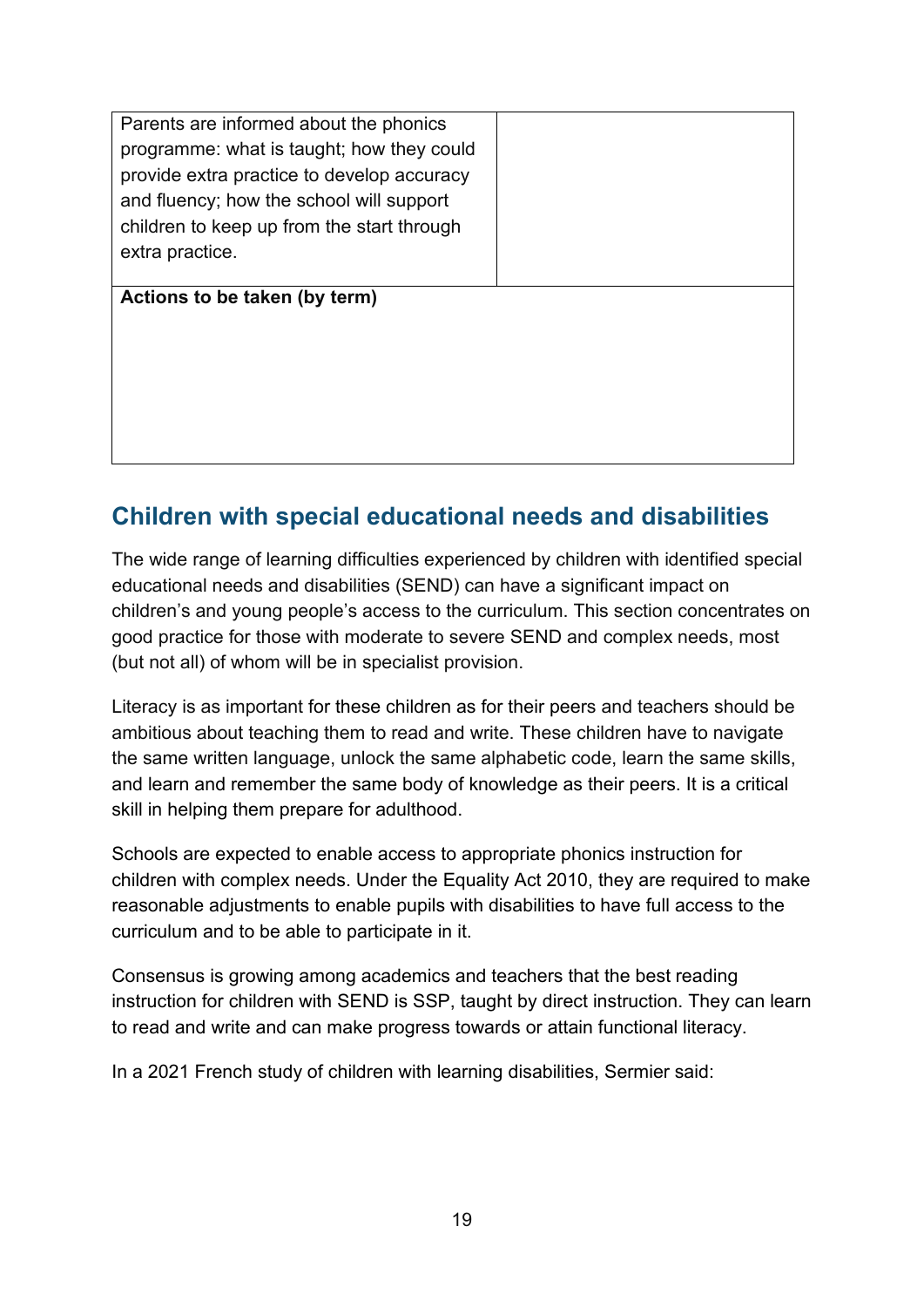These findings suggest that students with [special educational needs] benefit from phonics-based programs integrating research-based approaches and techniques.[26](#page-20-0)

Similarly, a recent systematic review for children with autism by Arcuili and Bailey concluded:

…comprehensive instruction that incorporates [phonemic awareness, phonics, vocabulary, reading fluency and reading comprehension]…is not only appropriate for children with autism but also effective.<sup>[27](#page-20-1)</sup>

The view that children learn in different ways is under scrutiny. Dehaene has said:

…it is simply not true that there are hundreds of ways to learn to read. Every child is unique… but when it comes to reading we all have roughly the same brain that imposes the same constraints and the same learning sequence.<sup>28</sup>

Evidence suggests that most children with moderate to severe and complex needs are not 'visual learners', as previously thought. Trembath, for instance, in a small study, found 'no evidence of a prominent visual learning style in children with ASD,  $29$ while Kathy Cologon has noted that, for children with Down's syndrome:

Sight-word learning on its own is insufficient for reading development and teaching with this approach alone is contrary to current evidence-based practices in literacy instruction. [30](#page-20-4)

SSP, rather than a whole-word approach, provides children with moderate to severe and complex needs the best opportunity to gain functional literacy. Children who have a hearing or visual impairment are generally able to access phonics teaching if they have some hearing or vision.

Instruction should be accessible to all these children. Teachers should:

<span id="page-20-0"></span><sup>&</sup>lt;sup>26</sup> Sermier D and others (2021). 'Effects of a phonics-based intervention on the reading skills of students with intellectual disability' Research in Developmental Disabilities: volume 111

<span id="page-20-1"></span><sup>&</sup>lt;sup>27</sup> Arcuili J and Bailey B (2021). 'The promise of comprehensive early reading instruction for children with autism and recommendations for future directions' Language, Speech and Hearing Services in Schools: volume 52, issue 1, pages 225-238

<span id="page-20-2"></span><sup>28</sup> Dehaene S (2009). 'Reading in the Brain' London: Penguin Random House

<span id="page-20-3"></span> $29$  Trembath D and others (2015). 'Accurate or Assumed: Visual Learning in Children with ASD' Journal of Autism and Developmental Disorders: volume 45, pages 3276-3287

<span id="page-20-4"></span><sup>30</sup> Cologon K (2013). 'Debunking myths: Reading development in children with Down Syndrome' Australian Journal of Teacher Education: volume 38, number 3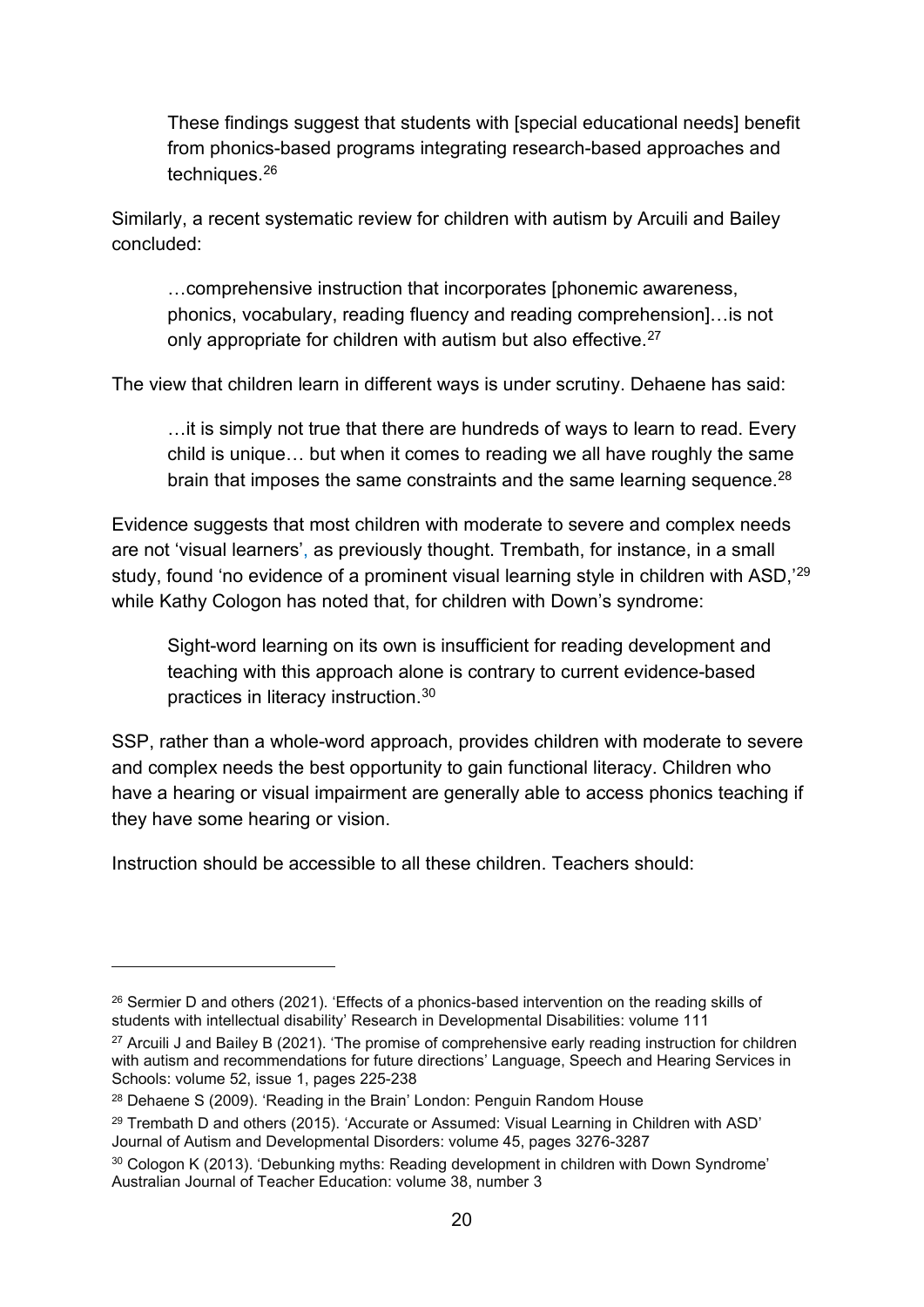- provide them with the skills and knowledge they need to read and spell, by direct instruction, progressing systematically with carefully structured, small and cumulative steps
- use instructional routines that become familiar
- provide materials that limit distraction; are clear, linear and easy to follow; are age-neutral or age-appropriate and can be adapted further, such as being reduced to individual items
- provide opportunities for work on vocabulary, fluency and reading comprehension
- provide multiple opportunities for overlearning (recall, retrieval, practice and application at the level of the alphabetic code, word, sentence and text).

Teaching should:

- be at a suitable pace for the child because progression through a programme will be much slower than for their typically developing peers
- be daily, with well-paced, well-planned lessons that are engaging and motivating
- take full account of the child's individual strengths, weaknesses, knowledge and understanding, and profile of needs.

Some children may need additional strategies, such as for those who:

- have physical disabilities that affect their fine motor control for holding and manipulating objects, e.g. use of desktop manipulatives, alternative writing strategies
- are pre- or non-verbal, e.g. use of alternative communication strategies, such as selecting their response from auditory choices anchored to visual symbols or place-markers
- have both fine motor difficulties and are pre- or non-verbal, e.g. use of low- or high-tech eye gaze strategies.

A very few children with profound and multiple learning difficulties (PMLD) might not be able to access direct literacy instruction, but might access alternative activities to teach children how letters correspond to sounds within the context of a pre-formal sensory curriculum.

# <span id="page-21-0"></span>**Developing fluency**

Fluent decoding allows us to understand what we read. Because the reader has gained accuracy and automaticity in word reading, the brain's resources are available to focus on lifting the meaning from the page: connecting the words,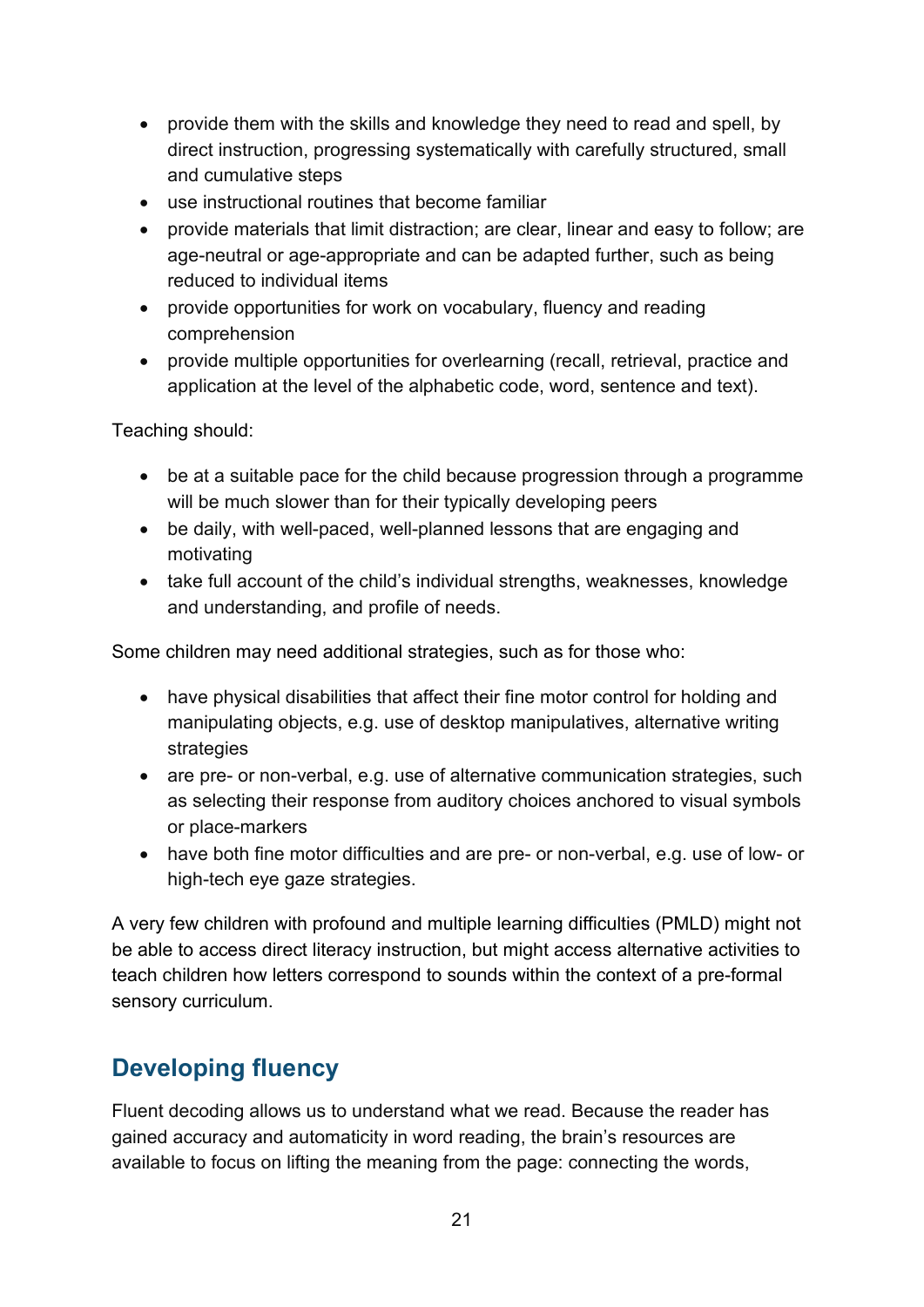sentences and text. As children gain fluency, their motivation increases: they start to enjoy reading more and are willing to do more of it.

#### **Fluency: speed and accuracy**

Researchers generally define and measure fluency in terms of the number of words read correctly per minute. Accuracy as well as speed influences fluency; it is not just about the speed at which a child reads. $31$  The national curriculum refers to pupils reading words comprising the year 1 GPCs 'accurately and speedily', reflecting this concept of fluency.[32](#page-22-1)

Fluency gives the reader the choice to read at a speed that allows for comprehension and can be adapted to the purpose of the reading. Beginner readers, however, do not have a choice about speed because they are still engaged in decoding the words on the page.

Children do not pass through a magic barrier and suddenly become fluent. There is no point in children reading speedily if the words they read are wrong – for example, if they read 'place' for 'palace'. Equally, accuracy on its own is not useful, unless they can read at a sufficient rate to support comprehension. Both accuracy and speed are essential.

However, practising to gain automaticity in decoding needs to focus on accuracy. This means children must first work out a word by sounding and blending. Most of them have to do this several times before they can read it accurately 'at a glance'. Re-reading a text, therefore, gradually increases the number of words in it that they can read 'at a glance'. Urging children to read at speed will not increase their fluency: they can read only at the speed they can decode.

#### **Progressive fluency**

Many factors contribute to fluency. Maryanne Wolf reached the 'unsettling conclusion' that:

<span id="page-22-0"></span><sup>&</sup>lt;sup>31</sup> Juul H, Poulsen M and Elbro C (2014). 'Separating speed from accuracy in beginning reading [development'](https://psycnet.apa.org/doiLanding?doi=10.1037%2Fa0037100) Journal of Educational Psychology: volume 106, issue 4, pages 1096-1106

<span id="page-22-1"></span><sup>&</sup>lt;sup>32</sup> 'Fluency is typically measured as the number of words read correctly per minute. Thus defined, fluency is by definition influenced by accuracy as well as speed, and not a pure measure of speed.' Juul H, Poulsen M and Elbro C (2014). ['Separating speed from accuracy in beginning reading](https://psycnet.apa.org/doiLanding?doi=10.1037%2Fa0037100)  [development'](https://psycnet.apa.org/doiLanding?doi=10.1037%2Fa0037100) Journal of Educational Psychology: volume 106, issue 4, pages 1096-1106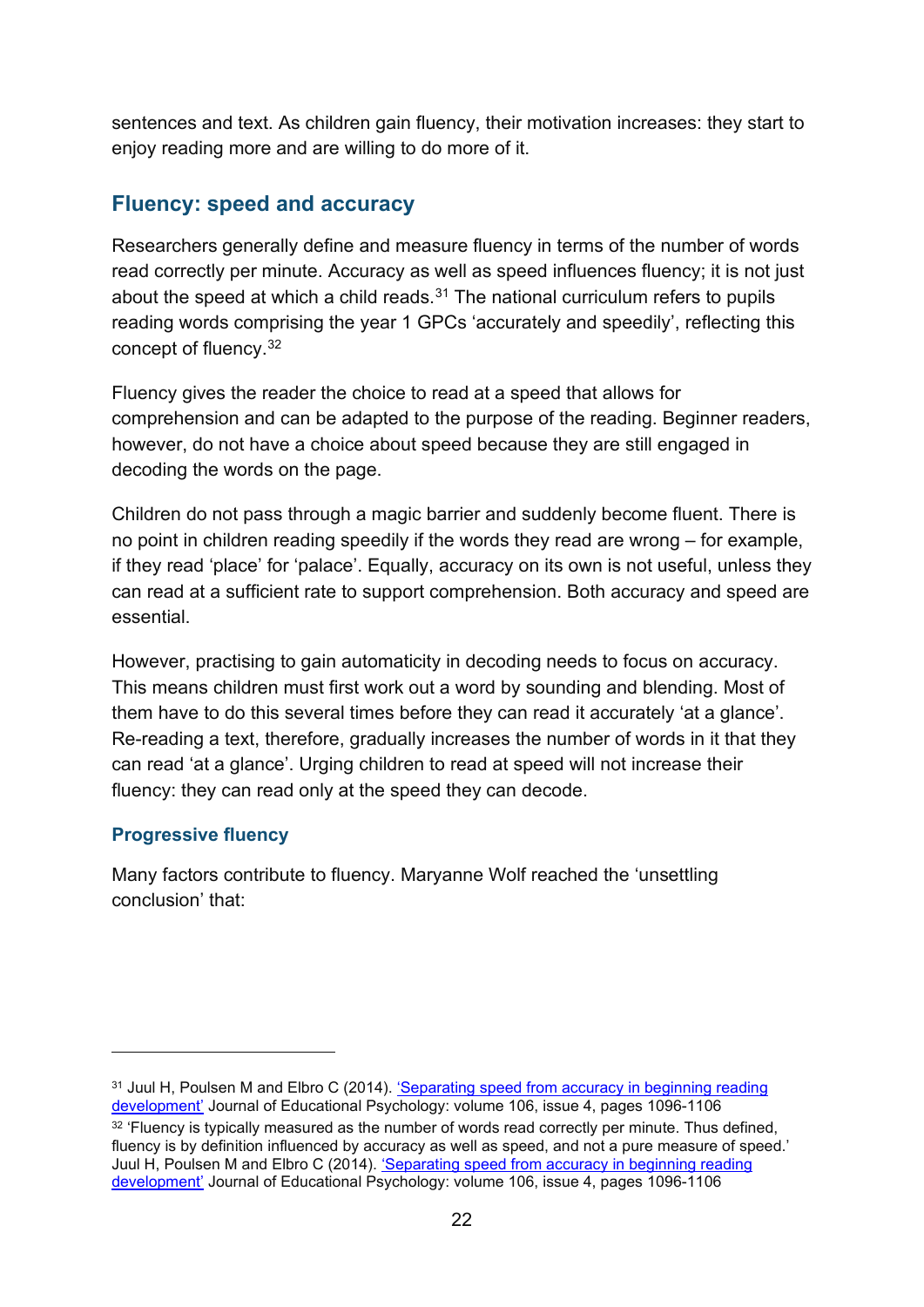reading fluency involves every process and subskill involved in reading. … [It] is influenced by the development of rapid rates of processing in all the components of reading.[33](#page-23-0) 

It might be helpful to consider the idea of progressive rather than absolute fluency. The teacher helps children to gain reading fluency at each stage, in the same way that a piano teacher helps a pupil to gain musical fluency at each grade.

The piano teacher supports the child to practise playing a piece of music fluently at that grade. Once the child can play the piece automatically, the teacher draws attention to the expression marks and the phrasing. Together they decide how the piece will be performed. At each grade, the complexity of the music increases, but the actual process of becoming fluent remains the same.

#### **Recognising familiar words 'at a glance'**

Some children can decode a word by sounding and blending once; later, whenever they come across the same word, they read it 'at a glance'. Most children, however, have to decode a word several times in different contexts before it becomes familiar enough to read 'at a glance'. Children with poor short-term memories need to practise decoding a word many more times before they can read it 'at a glance'.

Children learn to read words 'at a glance' more easily if, when they first decode a word by saying the sounds and blending them, they know what it means: the written word is a label for what the spoken word represents. A child therefore might be more likely to read 'dog' 'at a glance' than 'cog', and 'splash' rather than 'stash'.

The more words children can read 'at a glance', the sooner they see beyond the word as consisting of a series of letters to decode and can focus on what it means.

#### **One teacher with one child**

Teachers rarely have the time to listen to children reading individually. However, if they did, the teacher could choose a book closely matched to the GPCs the child knew, and the number of words the child would be likely to be able to read 'at a glance'. The teacher would start by showing interest in the book, connecting it to something the child knew about or had read before.

The teacher would expect the child to sound out unfamiliar words and would praise them for doing so. The teacher might re-read a sentence or a page to the child to help them keep track of what was going on and explain the meaning of a word in the

<span id="page-23-0"></span><sup>33</sup> Wolf M and Katzir-Cohen T (2001). ['Reading fluency and its intervention'](https://www.tandfonline.com/doi/abs/10.1207/S1532799XSSR0503_2) Scientific Studies of Reading: volume 5, issue 3, pages 211-239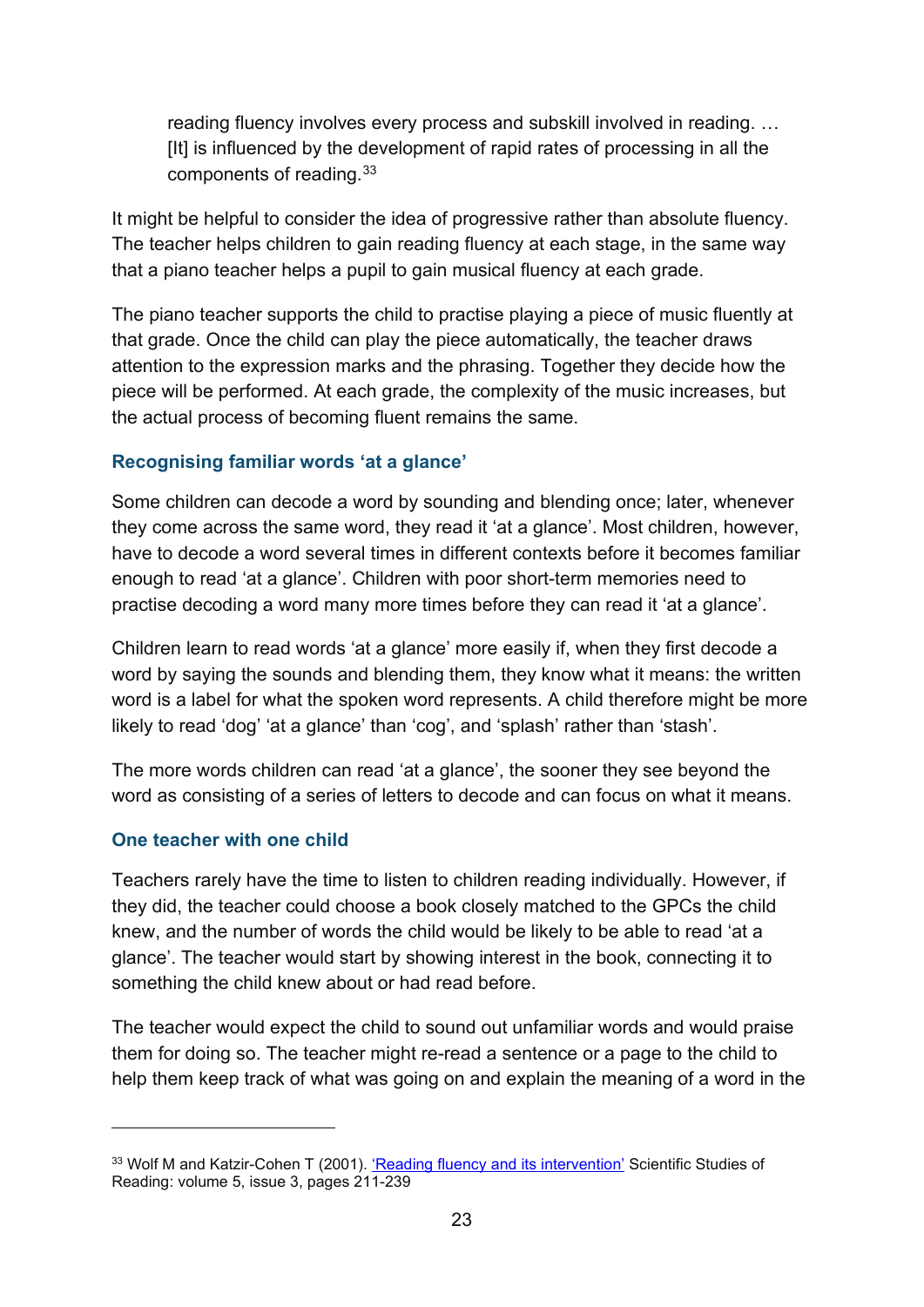context of the story. Sometimes they might re-read sections together. At the end of the reading, the teacher might say, 'You could read this to your dad tonight. He'll be so impressed'. Above all, the teacher would make the process interactive and meaningful.

The next day, they might start a new book together or re-read the same book so the child could read more words 'at a glance' and notice more of what they were reading.

#### **One teacher with many children**

However, classroom teachers do not usually have the advantage of listening to one child read at a time. They need to replicate, for the whole class, what they would do with just one. This means:

- deciding how to organise children into groups so they can practise reading a 'decodable' book or text. This might be within the main class or group phonic lesson, or in groups throughout the day
- choosing the book or text that matches most closely the GPCs that the group knows and taking account of the children's ability to blend the sounds in words that are unfamiliar
- noting which words might need explaining
- clarifying the purpose of any re-readings: to increase the number of words children can read 'at a glance', or perhaps to discuss the plot of the story, the characters and their motives
- deciding which 'decodable' book the children will take home to read.

As their knowledge of GPCs and the words they can read 'at a glance' increases, the children can gradually read longer books.

They will also learn to draw on other knowledge of words, for example, common spelling patterns, such as the morphemes 'un–', '–ing', '–ly' and '–ed'. Eventually, they will no longer need the support of books deliberately structured to be decodable for beginners and will be able to read any age-appropriate literature.

Importantly, by practising reading every day, the children refine the vital processing they have to do. They are fluent readers only when they can read at a speed that allows them to understand the text they are reading.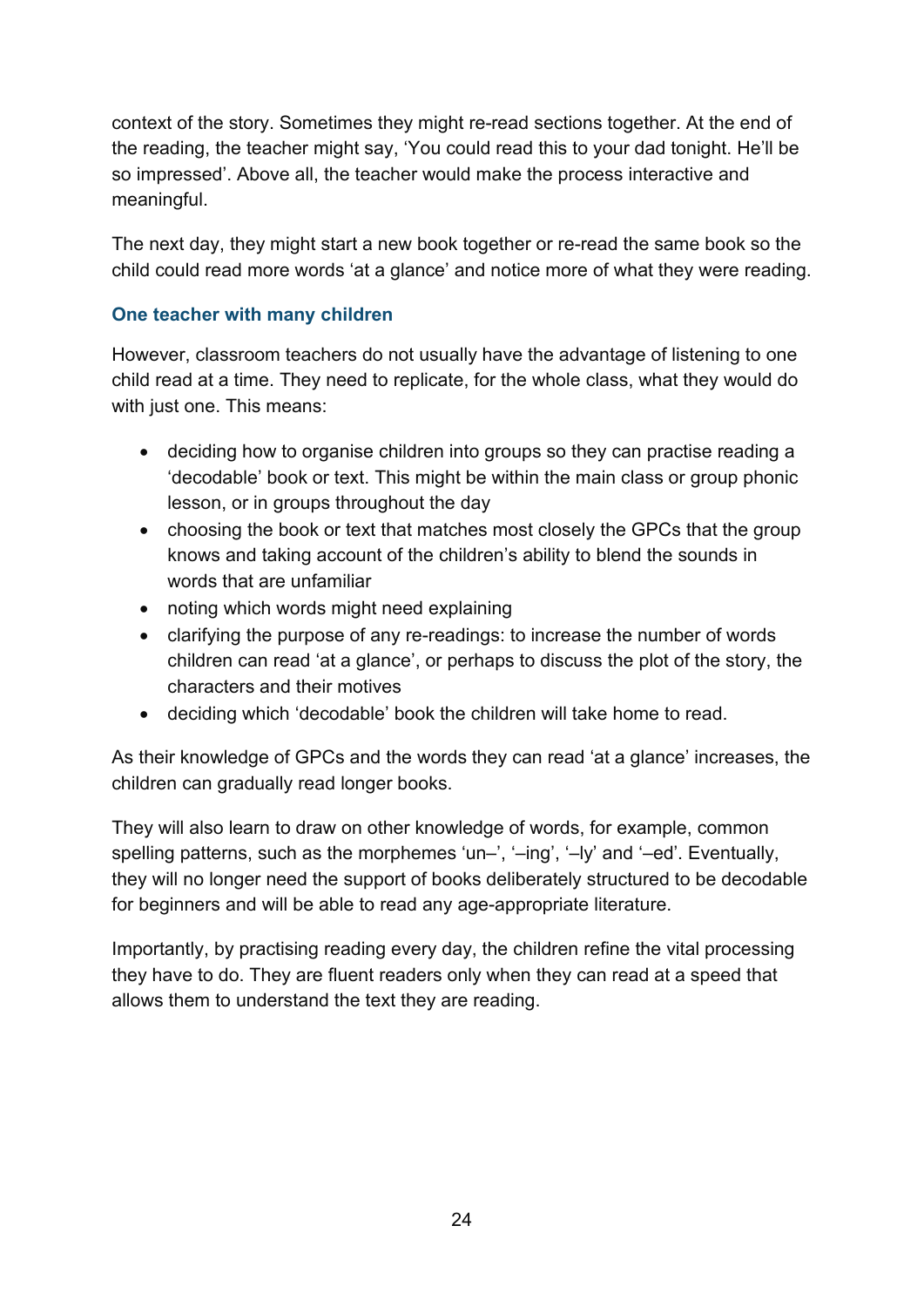## **Audit: Developing fluency**

| <b>Current practice</b> |
|-------------------------|
|                         |
|                         |
|                         |
|                         |
|                         |
|                         |
|                         |
|                         |
|                         |
|                         |
|                         |
|                         |
|                         |
|                         |
|                         |
|                         |
|                         |
|                         |
|                         |
|                         |
|                         |

## <span id="page-25-0"></span>**Assessment**

Close and regular assessment of children as they learn to read is vital if teaching is to match their capacity to learn and if difficulties are to be identified when they first arise, and overcome.<sup>[34](#page-25-1)</sup>

## **Formative and summative assessment**

Once teachers are expert in teaching the school's chosen phonics programme, they can pay attention to children's misconceptions and adjust teaching minute by minute through the lesson: reviewing a GPC; repeating a step to support blending; directing attention to a child who has lost focus. This is formative assessment.

<span id="page-25-1"></span><sup>34</sup> Ofsted (2010). ['Reading by six. How the best schools do it'](https://www.gov.uk/government/publications/reading-by-six-how-the-best-schools-do-it) Manchester: Ofsted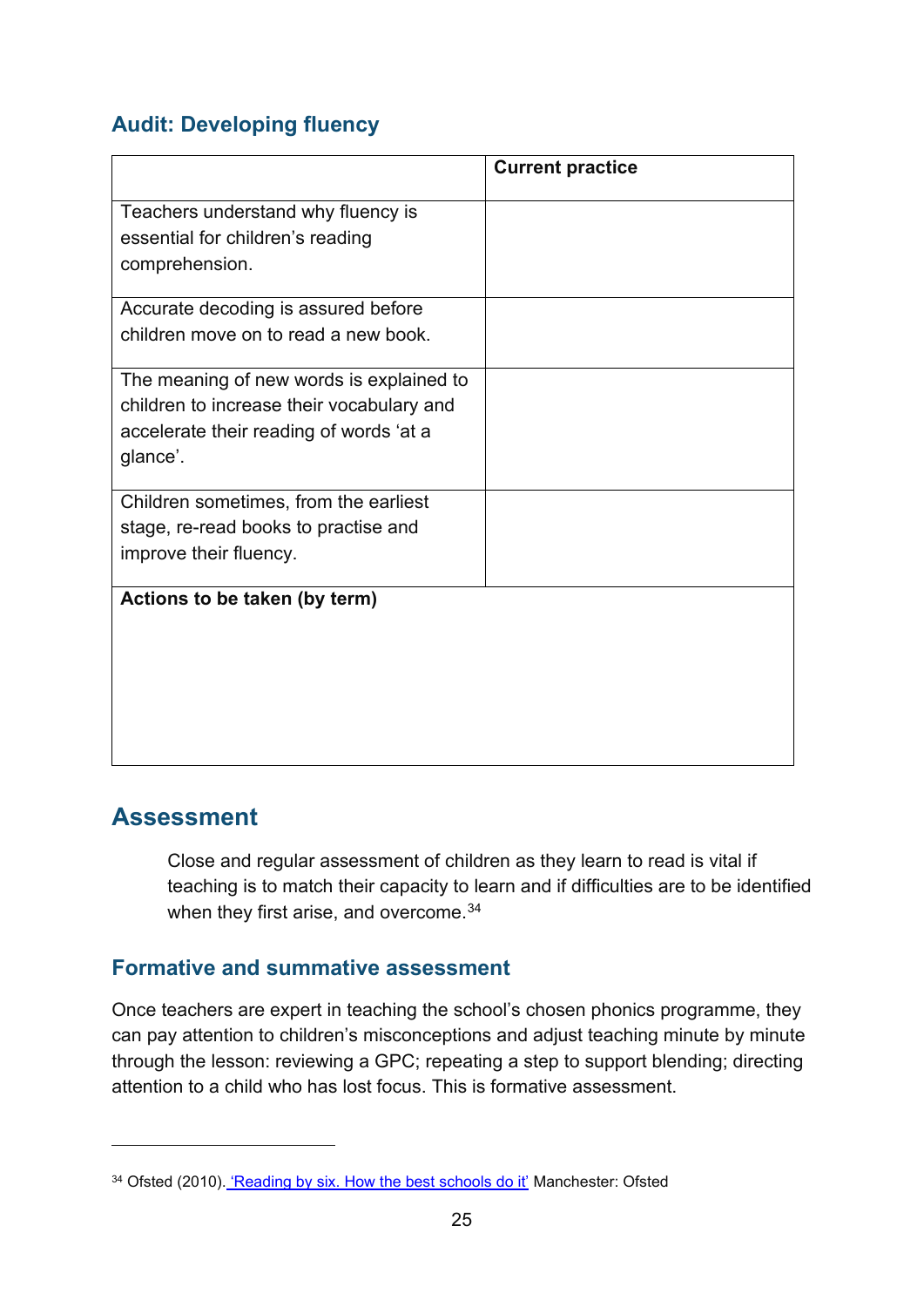In contrast, the aims of summative assessment are about providing:

- teachers with information about what each child has learnt in a given period
- leaders with information about which children might benefit from additional support.

It is essential that leaders act on the information from assessment and understand 'the connectedness of curriculum, teaching, assessment and standards'.[35](#page-26-0) Summative assessments, therefore, should also indicate to leaders which teachers might benefit from additional practice and coaching (see [Section 5\)](https://www.gov.uk/government/publications/the-reading-framework-teaching-the-foundations-of-literacy) to improve outcomes for children.

Summative assessments might be termly or half-termly. It is up to schools to decide, on the basis of the guidance in the phonics programme they have chosen, at what points they collect such information. What is important is that they are clear about 'what they are drawing from their data and how that informs their curriculum and teaching'.[36](#page-26-1)

Teachers should use their programme's phonic assessments to check for gaps in children's knowledge. They should then provide further practice for them in reading words with the specific GPCs that they have not yet learnt fully and then blending them.

Individual records of progress – not simply group records – are vital, particularly for children who are at risk of not meeting the expected standard of the phonics screening check and failing to learn to read.

## **The phonics screening check**

The government introduced its statutory phonics screening check in September 2011 for all children in year 1. Its purpose is to assess whether children can read accurately a selection of words that include common GPCs: the first step in learning to read. It does not aim to assess reading comprehension or whether a child can read familiar words speedily or decode unfamiliar ones easily.

<span id="page-26-0"></span><sup>35</sup> Ofsted (2021). ['School inspection handbook. Handbook for inspecting schools in England under](https://www.gov.uk/government/publications/school-inspection-handbook-eif)  [section 5 of the Education Act 2005'](https://www.gov.uk/government/publications/school-inspection-handbook-eif) Manchester: Ofsted

<span id="page-26-1"></span><sup>36</sup> Ofsted (2021). ['School inspection handbook. Handbook for inspecting schools in England under](https://www.gov.uk/government/publications/school-inspection-handbook-eif)  [section 5 of the Education Act 2005'](https://www.gov.uk/government/publications/school-inspection-handbook-eif) Manchester: Ofsted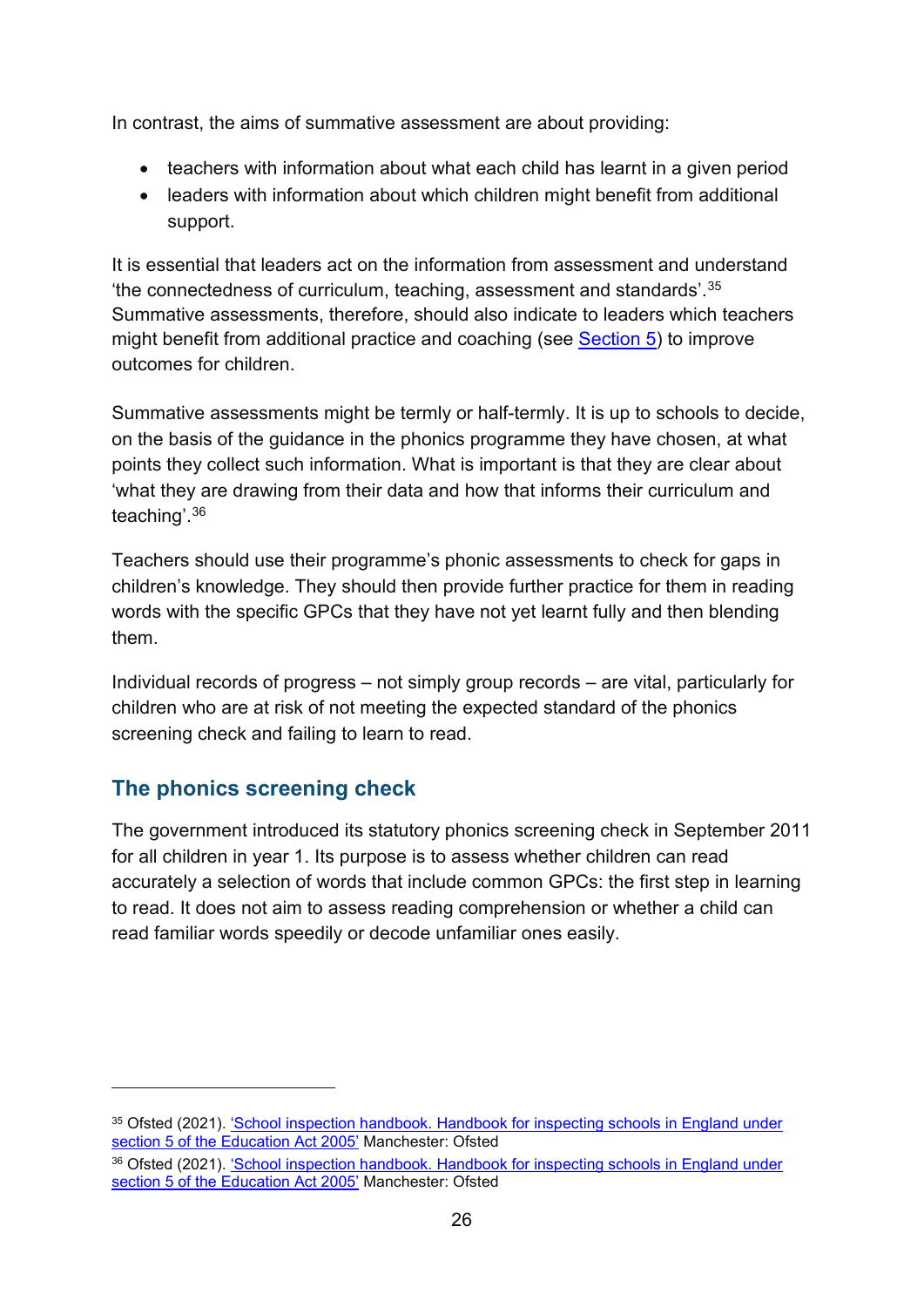The check is a short, light-touch assessment, based on the Standards and Testing Agency's assessment framework.<sup>[37](#page-27-0)</sup> It takes about five minutes for a teacher or other trained adult to conduct with each child.

The child is asked to read 20 real words and 20 pseudo-words. Pseudo-words have been described as 'the purest measure' of decoding ability.<sup>[38](#page-27-1)</sup> Because they have no meaning (in English), they allow for specific assessment of how well children can use their knowledge of GPCs and their blending skill, independently of any knowledge of the word, and how well they might work out unfamiliar words in their reading. (The check does not use pseudo-words that sound the same as a real word; for example, it would not include the pseudo-word 'bote'.)

Teachers should not ask children to read lots of pseudo-words to prepare for the phonics check. Instead, they should have as many opportunities as possible to practise their phonic knowledge and blending skill on reading familiar and unfamiliar real words.

The screening check has been developed systematically, for a specific purpose, and uses different graphemes in varying sequences from year to year, in line with the requirements of the assessment framework. Not all the GPCs that a teacher needs to assess will be included in any one year's check, so previous screening check papers are not an effective way to identify accurately the GPCs that need further practice or to track children's progress.

The children who do not meet the expected standard are screened again in year 2.

The results from the screening check are not published at school level. However, Ofsted's inspectors use them, alongside a school's policy for teaching reading, its assessments of phonics, and their observations of lessons as part of how they inspect reading.

#### **The phonics screening check: only the first step**

Meeting the expected standard of the check does not mean that children are now readers. Many children may have read the words in it very slowly, even if they met the expected standard, because speed is not part of it. [39](#page-27-2) They still need considerable

<span id="page-27-0"></span><sup>37</sup> Standards and Testing Agency (2012). 'Assessment framework for the development of the Year 1 [phonics screening check. For test developers'](https://www.gov.uk/government/publications/assessment-framework-for-the-development-of-the-year-1-phonics-screening-check) London: STA

<span id="page-27-1"></span><sup>38</sup> Gough PB and Tunmer WE (1986). 'Decoding, reading and reading disability' Remedial and Special Education: volume 7, issue 6

<span id="page-27-2"></span><sup>&</sup>lt;sup>39</sup> The two children who read 'plastic' slowly but successfully at the end of the training video for the check illustrate that speed of decoding is not a criterion.

[https://www.gov.uk/government/publications/phonics-screening-check-sample-materials-and-training](https://www.gov.uk/government/publications/phonics-screening-check-sample-materials-and-training-video)[video](https://www.gov.uk/government/publications/phonics-screening-check-sample-materials-and-training-video)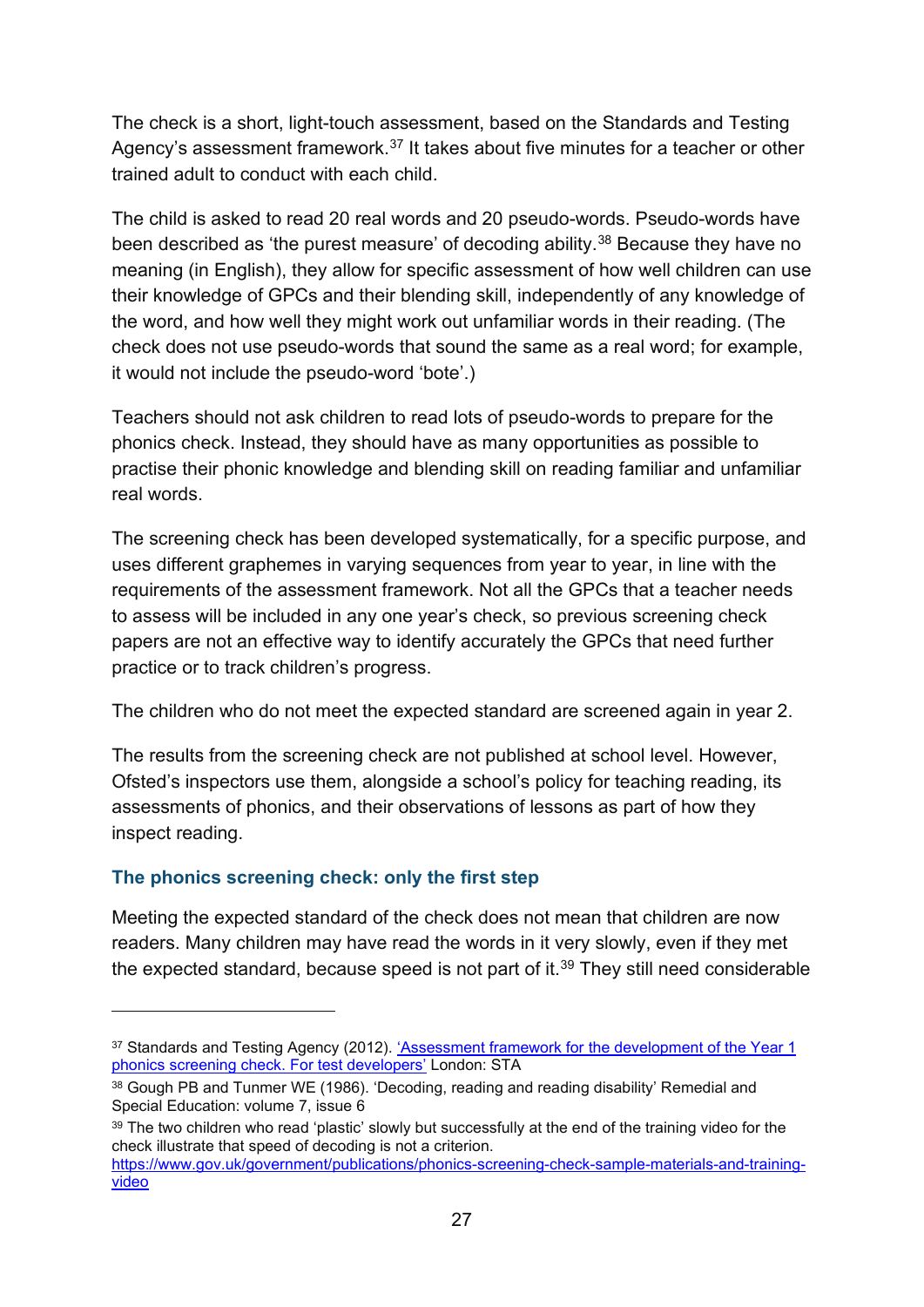practice in decoding unfamiliar words speedily and reading familiar words 'at a glance'. They also need practice to build up stamina in their reading before they leave the security of books they know they will be able to decode. It is therefore important to find out if they can read books at the later stages of the school's phonic programme at a pace that allows them to focus on what they are reading.

The Standards and Testing Agency says that around 90 words per minute is a good indicator of when children 'start to read with sufficient fluency to focus on their understanding'. However, it also says that some children might read more slowly than this while still being able to understand what they are reading.<sup>[40](#page-28-0)</sup>

#### **Assessing reading comprehension**

While children are learning to read, most of their attention and working memory are directed to decoding words. ['Decodable' books](#page-10-1) (page 10) and other material written for them to practise reading are likely to be below the level of what they can actually understand.[41](#page-28-1)

They are also unlikely to be reading at a speed that is sufficient for them to focus on the meaning of what is written on the page. It is therefore neither necessary nor desirable to assess their reading comprehension using summative assessments before they are reading fluently.

This is why, when children are learning to read, they should listen to and talk about books that include words beyond those they can read for themselves. When they can read, they are then more likely to have sufficient vocabulary and other knowledge to understand the books they can read for themselves.

<span id="page-28-0"></span><sup>40</sup> Standards and Testing Agency (2018). 'Teacher assessment frameworks at the end of key stage 1. [For use from the 2018/19 academic year onwards.'](https://www.gov.uk/government/publications/teacher-assessment-frameworks-at-the-end-of-key-stage-1) London: STA

<span id="page-28-1"></span><sup>41</sup> This might not be the case, however, for children new to speaking English, who may not understand many of the words.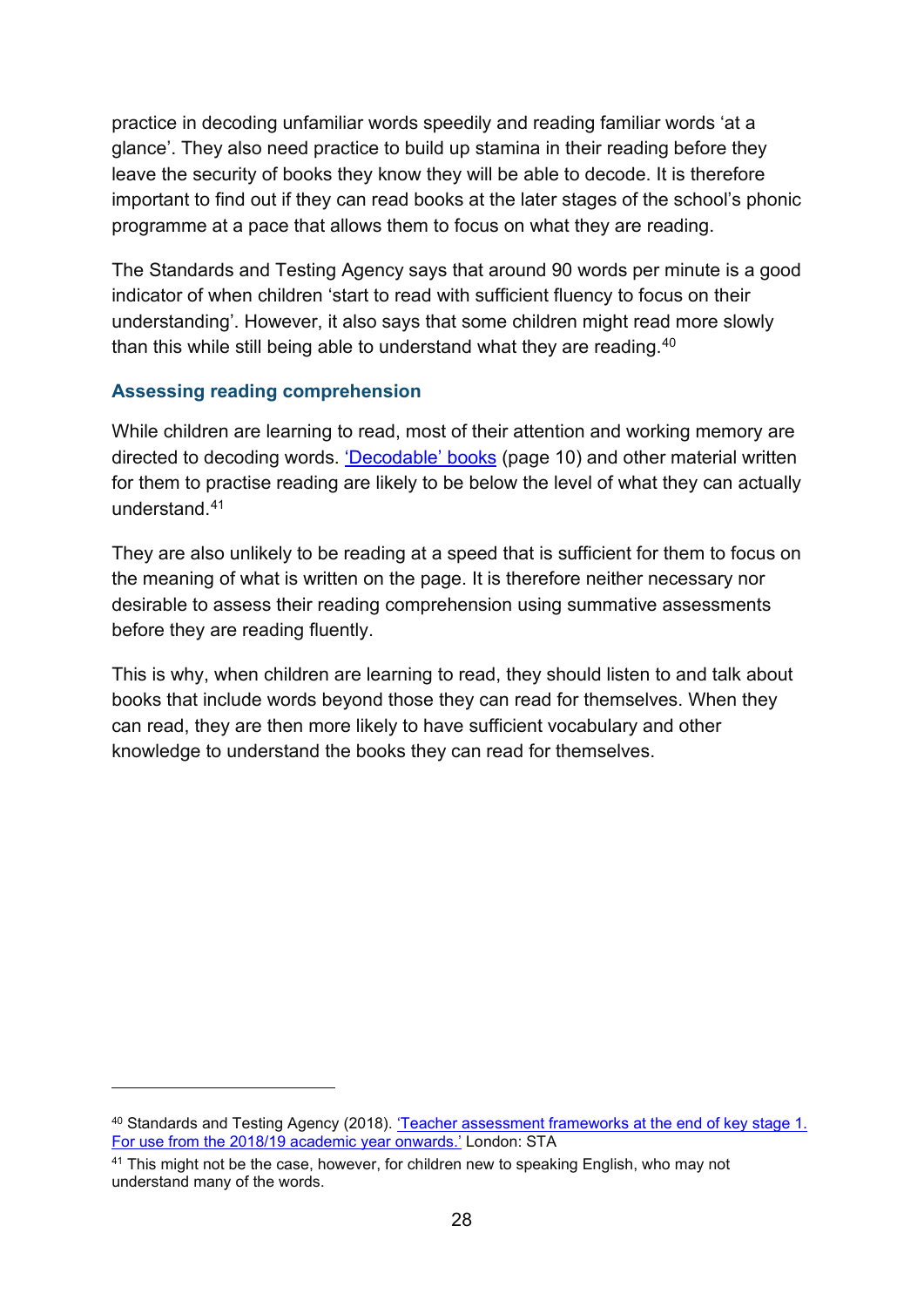## **Audit: Assessment**

|                                          | <b>Current practice</b> |
|------------------------------------------|-------------------------|
| Teachers understand the difference       |                         |
| between formative and summative          |                         |
| assessment in relation to reading.       |                         |
|                                          |                         |
| Teachers use formative assessment        |                         |
| throughout a lesson.                     |                         |
| Leaders use summative assessments to     |                         |
| plan professional development.           |                         |
| Teachers understand the specific purpose |                         |
| of the phonics screening check.          |                         |
| Reading comprehension is not assessed    |                         |
| until a child is a fluent reader.        |                         |
| Actions to be taken (by term)            |                         |
|                                          |                         |
|                                          |                         |
|                                          |                         |
|                                          |                         |
|                                          |                         |
|                                          |                         |